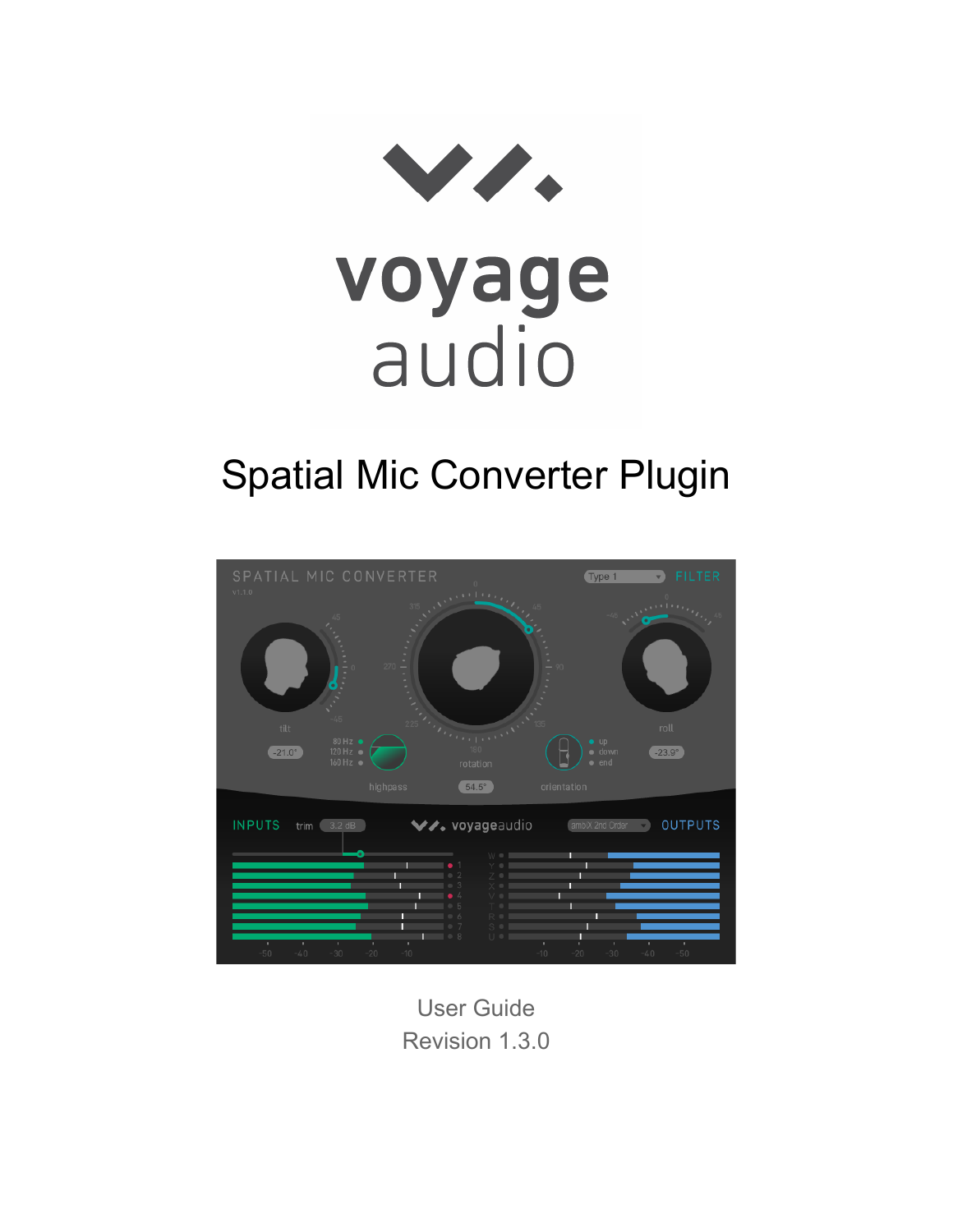| <b>Spatial Mic Converter</b>           | $\mathbf{3}$   |
|----------------------------------------|----------------|
| Overview                               | 3              |
| Usage                                  | $\overline{4}$ |
| Controls & Interface                   | $\overline{4}$ |
| Controls                               | 5              |
| Interface                              | 6              |
| Virtual Mic Output                     | $\overline{7}$ |
| Mid-Side Output                        | 9              |
| <b>Surround Output</b>                 | 10             |
| <b>Presets</b>                         | 14             |
| Installation                           | 15             |
| Spatial Mic Converter Change Log       | 16             |
| <b>Warranty</b>                        | 17             |
| <b>Support &amp; Contact</b>           | 18             |
| <b>Third Party Tools &amp; Notices</b> | 19             |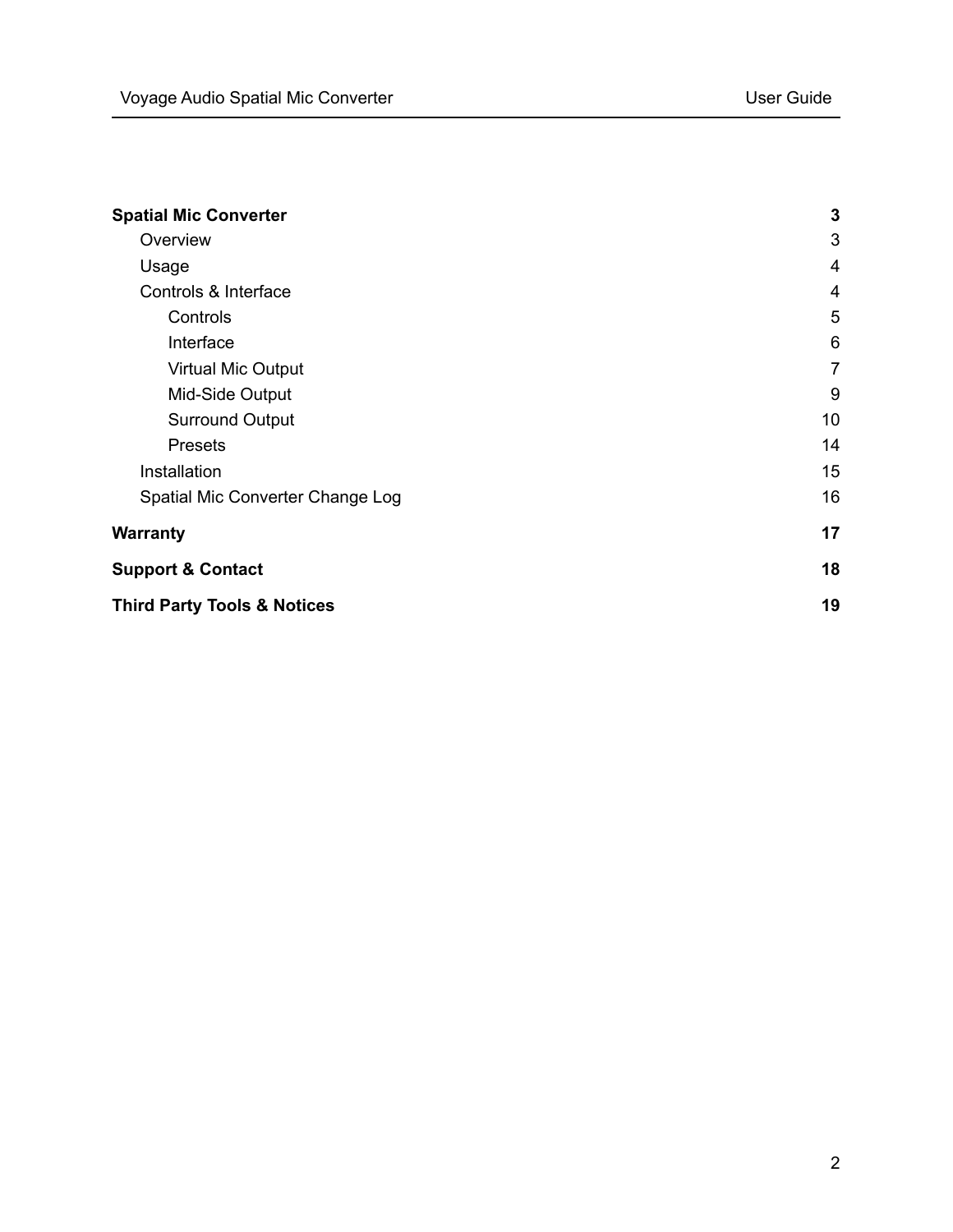# <span id="page-2-0"></span>Spatial Mic Converter

# <span id="page-2-1"></span>**Overview**

The Spatial Mic Converter plugin transforms the raw audio signals from Spatial Mic to a format useful for audio production. To accomplish this, Spatial Mic Converter uses an internal 64-channel filter matrix and measurements from an anechoic chamber.

Spatial Mic Converter offers the capability to change the microphone's aim at the point in space where the audio was recorded. This is useful when aligning audio position with 360 video, aiming the mic at specific sounds that should be in front of the listener, or used in combination with the virtual mic output stage to focus directional polar patterns at different parts of the soundfield.

The audio output from Spatial Mic Converter can be first or second order ambisonics in AmbiX or Fuma, mono or stereo virtual mics, or up to 7.1.4 surround.

The ambisonic output can be sent to a variety of plugins from manufacturers like [SSA,](https://www.ssa-plugins.com/) [Blue](https://www.blueripplesound.com/products/o3a-core) Ripple [Sound](https://www.blueripplesound.com/products/o3a-core), [IEM,](https://plugins.iem.at/) [SPARTA](http://research.spa.aalto.fi/projects/sparta_vsts/plugins.html) and many others. Mono or stereo virtual mic outputs can be used with standard audio production plugins. The surround outputs can be used for sound bed tracks in Dolby Atmos ® sessions or routed directly to the surround bus of choice.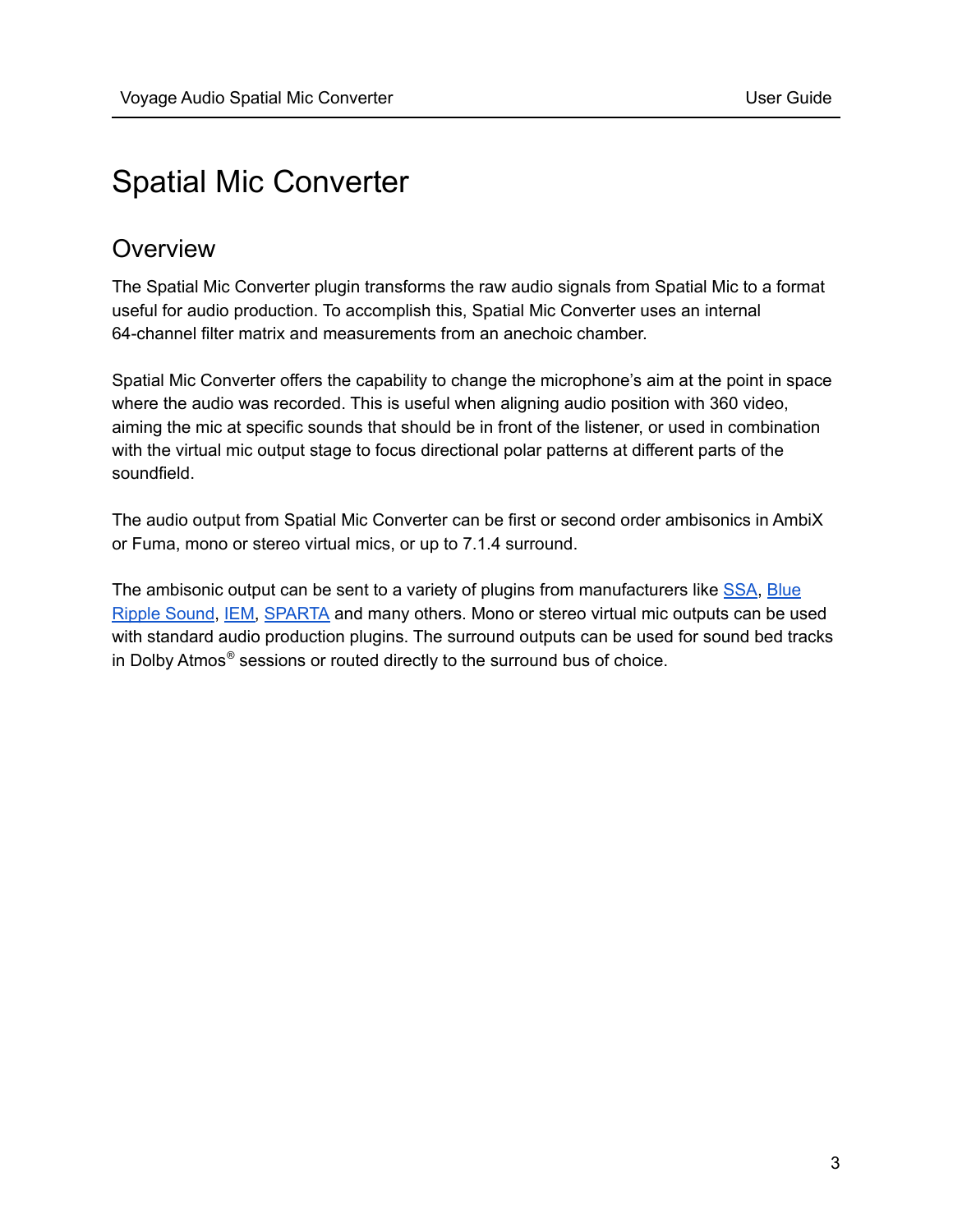# <span id="page-3-0"></span>Usage

The built-in Spatial Mic Converter filters are specific to the raw signals from Spatial Mic and as such are only valid for the Spatial Mic product family<sup>1</sup>. Spatial Mic Converter should be the first plugin in your signal chain when processing the raw signals from Spatial Mic.

# Type 1  $\mathbf{v}$  $-21.0^{\circ}$  $-23.9^{\circ}$  $54.5^\circ$ \*\* voyageaudio **INPUTS OUTPUTS** trim ambiX 2nd Order П

# <span id="page-3-1"></span>Controls & Interface

 $1$  Spatial Mic Converter also offers the ability to load custom filters for any 8-channel second order microphone. 64-channel .wav expected.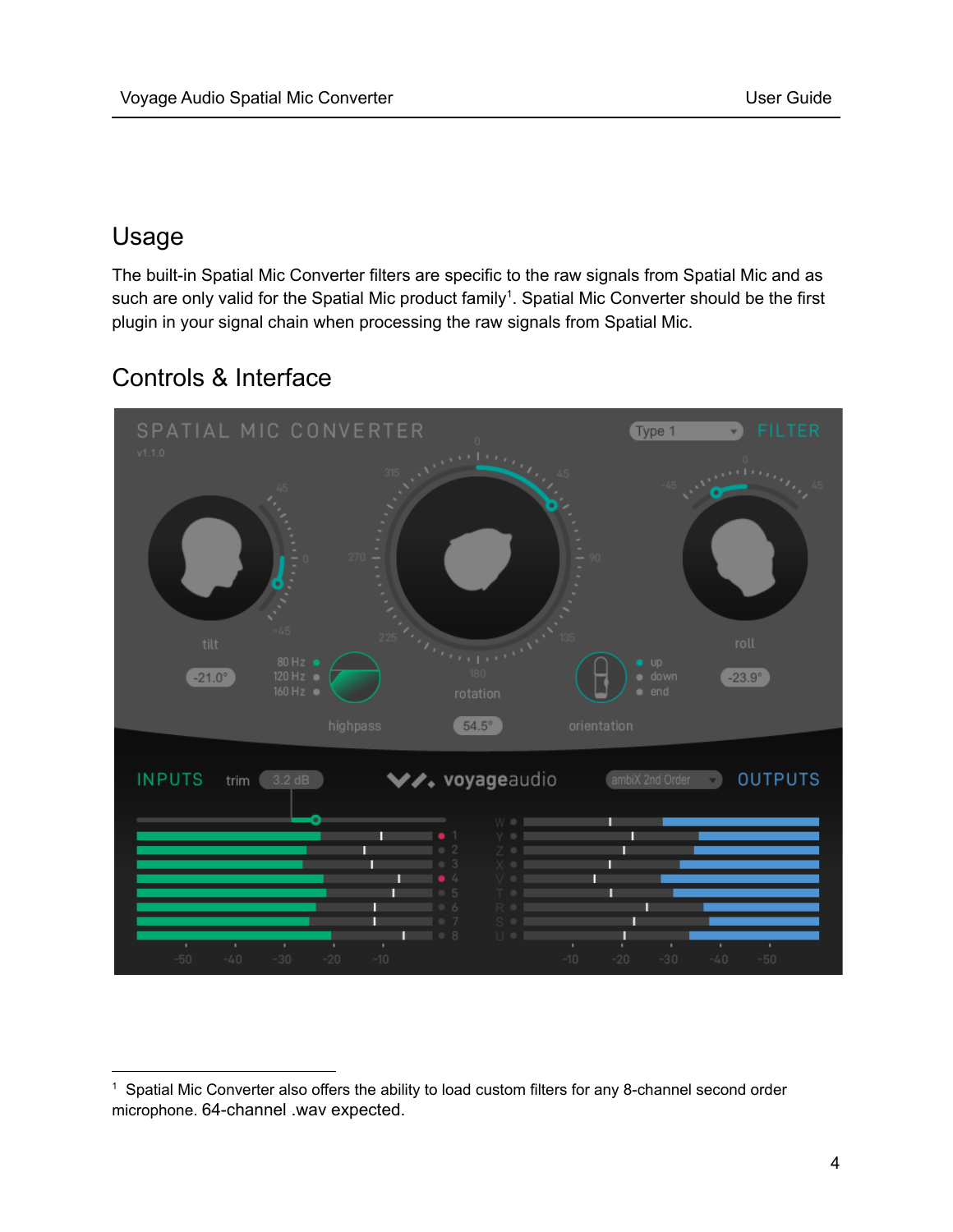# <span id="page-4-0"></span>**Controls**

## **Filter**

Four built-in filters that transform the raw capsule output are available. Type 1 and Type 2 allow for a tonal choice and both have complimentary low noise versions. In general, the Type 1 filter selection will have a slightly more pronounced mid-range vs Type 2. While Type 1 and Type 2 offer the best spatial resolution, Type 1 LN and Type 2 LN conversion filters offer lower noise alternatives for recording quiet sound sources.

Options: Type 1, Type 2, Type 1 LN, Type 2 LN, Custom (64-channel .wav expected)

#### **Tilt**

Tilts the Spatial Mic recording direction up and down. Rotation and roll are maintained when tilting.

Range: ±45° Default & Reset: 0°

#### **Rotation**

Rotates the Spatial Mic recording direction left and right. Tilt and roll are maintained when rotating.

Range: ±180°, continuous Default & Reset: 0°

# **Roll**

Rolls the Spatial Mic recording direction side to side. Tilt and rotation are maintained when rolling.

Range: ±45° Default & Reset: 0°

# **Highpass**

Activates a selectable frequency high pass filter, useful to cut wind noise or other low frequency artifacts.

Options: Off, 80Hz, 120Hz, 150Hz

# **Orientation**

It is often desirable for the orientation to correspond with the real-life position of the microphone.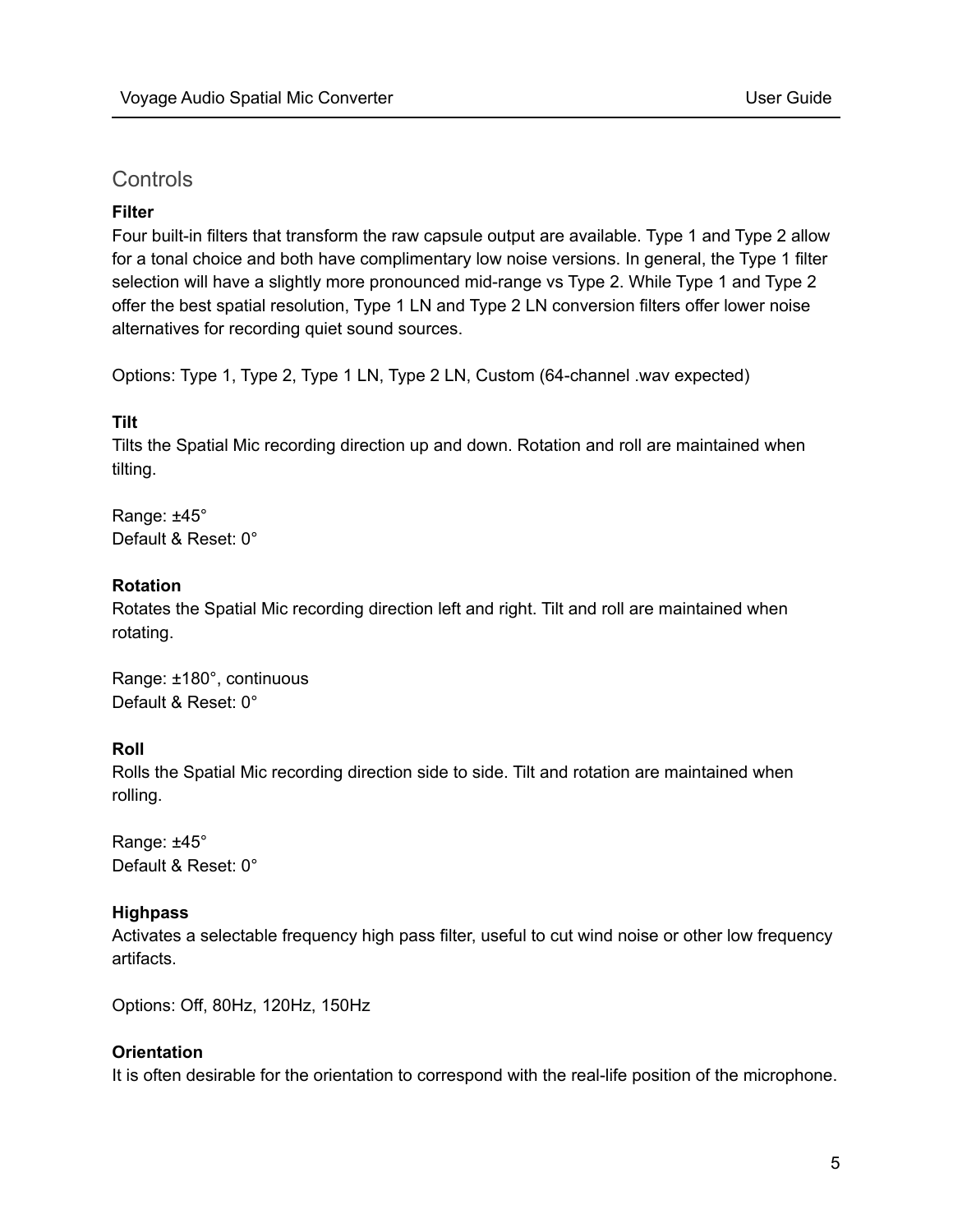Normal: The Spatial Mic capsule array is aimed up. End-Fire: The Spatial Mic capsule array is aimed forward. Inverted: The Spatial Mic capsule array is aimed down.

# **Trim**

Controls input level. Plugin processing may increase the signal level. If output meters clip, you may need to reduce trim.

Range: -20dB to +20dB Default & Reset: 0dB

# **Outputs**

Selects the output type. Match this to the input type of the next plugin in the signal chain. Note that the output types differ in channel count, ordering and level weighting.

Options: ambiX 2nd Order, ambiX 1st Order, FuMa 2nd Order, FuMa 1st Order, Virtual Mic, Mid-Side, and Surround

R Channel Output Note: The 'R' channel is silenced by default unless the Tilt control is adjusted. By clicking on the 'R' channel label of the output meter, Spatial Mic Converter plugin will generate the R channel from the W channel. When enabled the R icon will change to a green color. This may enhance the presence of height to recordings that are mostly horizontal, however it is bes t to use your ears to confirm this is the right choice.

|        | ◆ voyageaudio |  |
|--------|---------------|--|
|        |               |  |
|        |               |  |
| 3      |               |  |
| 5<br>6 | ▬             |  |
| 8      |               |  |
|        |               |  |

# <span id="page-5-0"></span>Interface

There are 3 main sections to the Graphical User Interface.

# **Processing**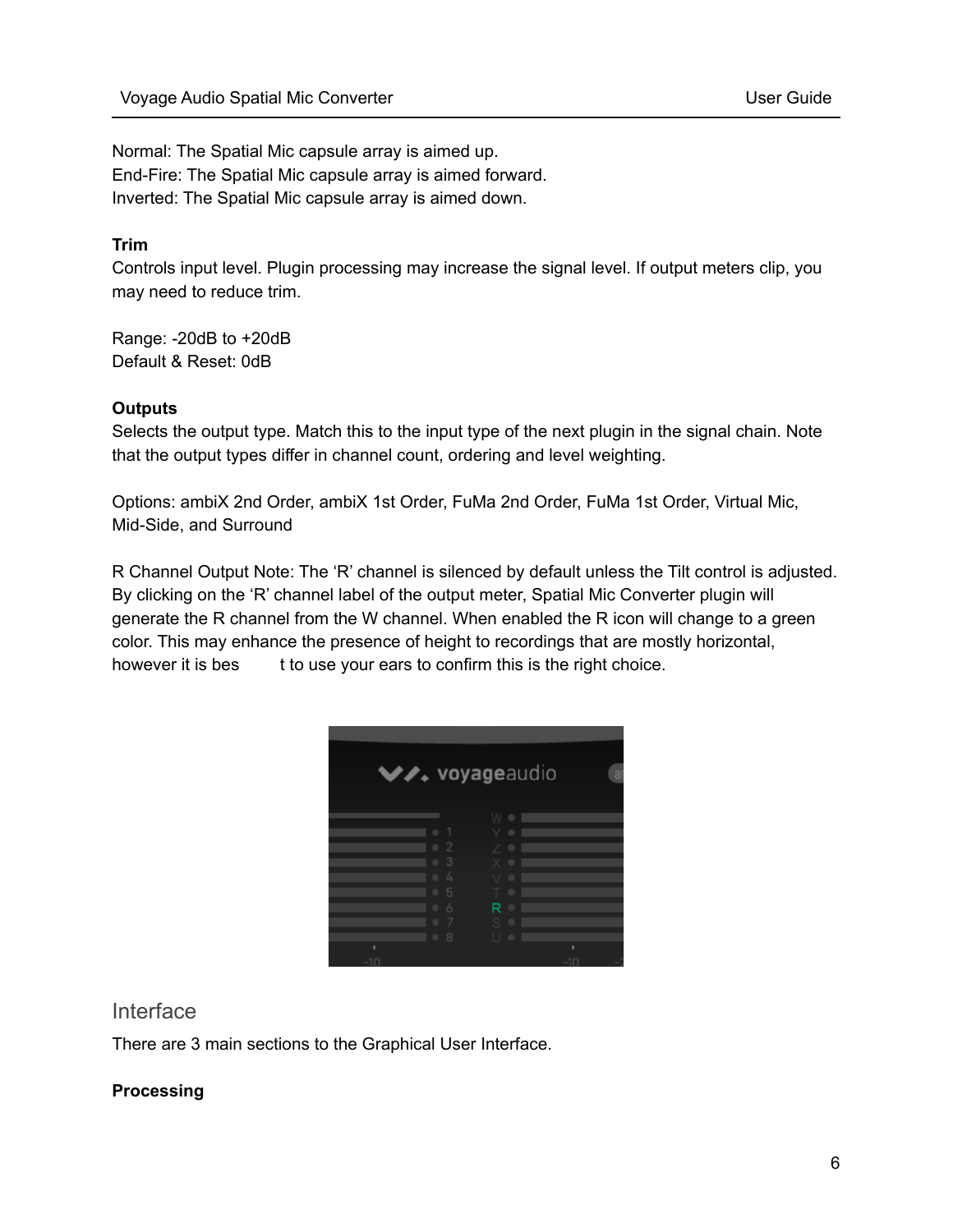This section displays and allows user input to change mic orientation, rotation, filter and more.

## **Inputs**

Shows the unprocessed level with clip indication for each of the 8 capsules.

## **Outputs**

Shows the processed output level with clip indication. Channel ordering changes based on output format selection. Note there are no meters for the Surround output option.

# <span id="page-6-0"></span>Virtual Mic Output

The Virtual Mic output section enables the creation of mono or stereo microphone polar patterns that can be aimed in the soundfield using the plugin tilt, rotation and roll controls. The virtual mic interface is shown on the plugin GUI when it is selected under the Outputs dropdown menu as shown below.



Polar patterns are created using three controls:

# **Type**

Four different types of virtual mic decoding are available: In-Phase, Basic, max rE and Figure 8. Within each type, the pattern and width can be adjusted to manipulate the stereo field and polar pattern shape.

Figure 8: Traditional Omni  $\rightarrow$  Cardioid  $\rightarrow$  Figure 8 microphone patterns

Basic: Virtual mic patterns capable of second order cardioid (pattern = 2)

Max rE: Maximizes energy concentration vector by focusing energy signals in the direction of interest.

In-Phase: Full side-lobe suppression with no out-of-phase components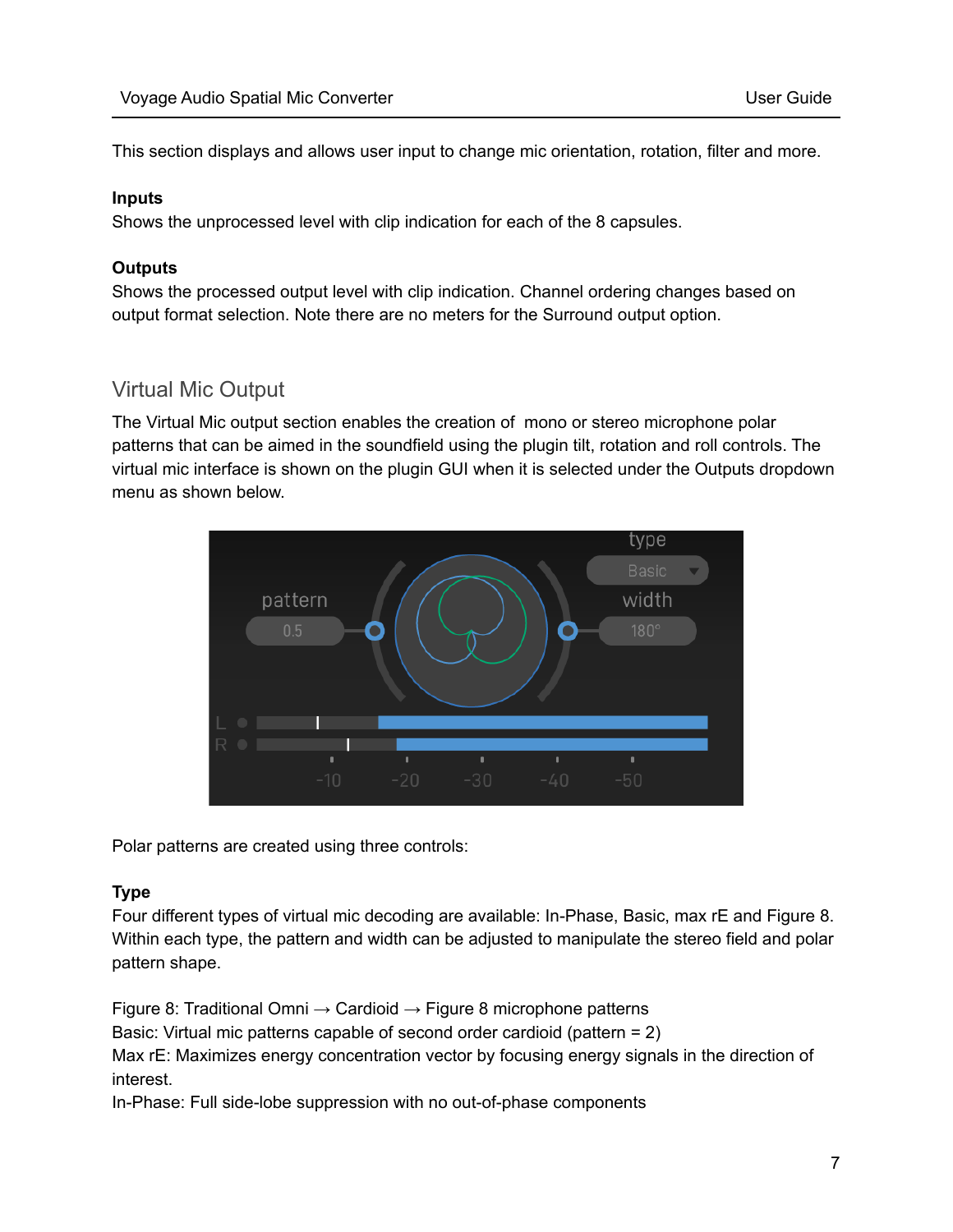

Spatial Mic Converter Virtual Mic Patterns

The following chart shows the characteristics of each virtual mic pattern type.

© 2020 Voyage Audio LLC

#### **Pattern**

The pattern control is continuously adjustable and changes the focus of the pattern from omnidirectional to a narrow pattern based on the virtual mic type selected. The pattern control can also be thought of as changing the 'order' from  $0 \rightarrow 1$  for Figure-8 and  $0 \rightarrow 2$  for all other pattern types.

#### **Width**

The width control duplicates the polar pattern created and offsets their aim by the selected angle to create a virtual stereo microphone pair. The stereo width angle is continuously variable from  $0^{\circ} \rightarrow 180^{\circ}$ . When Width = 0, a mono signal is created.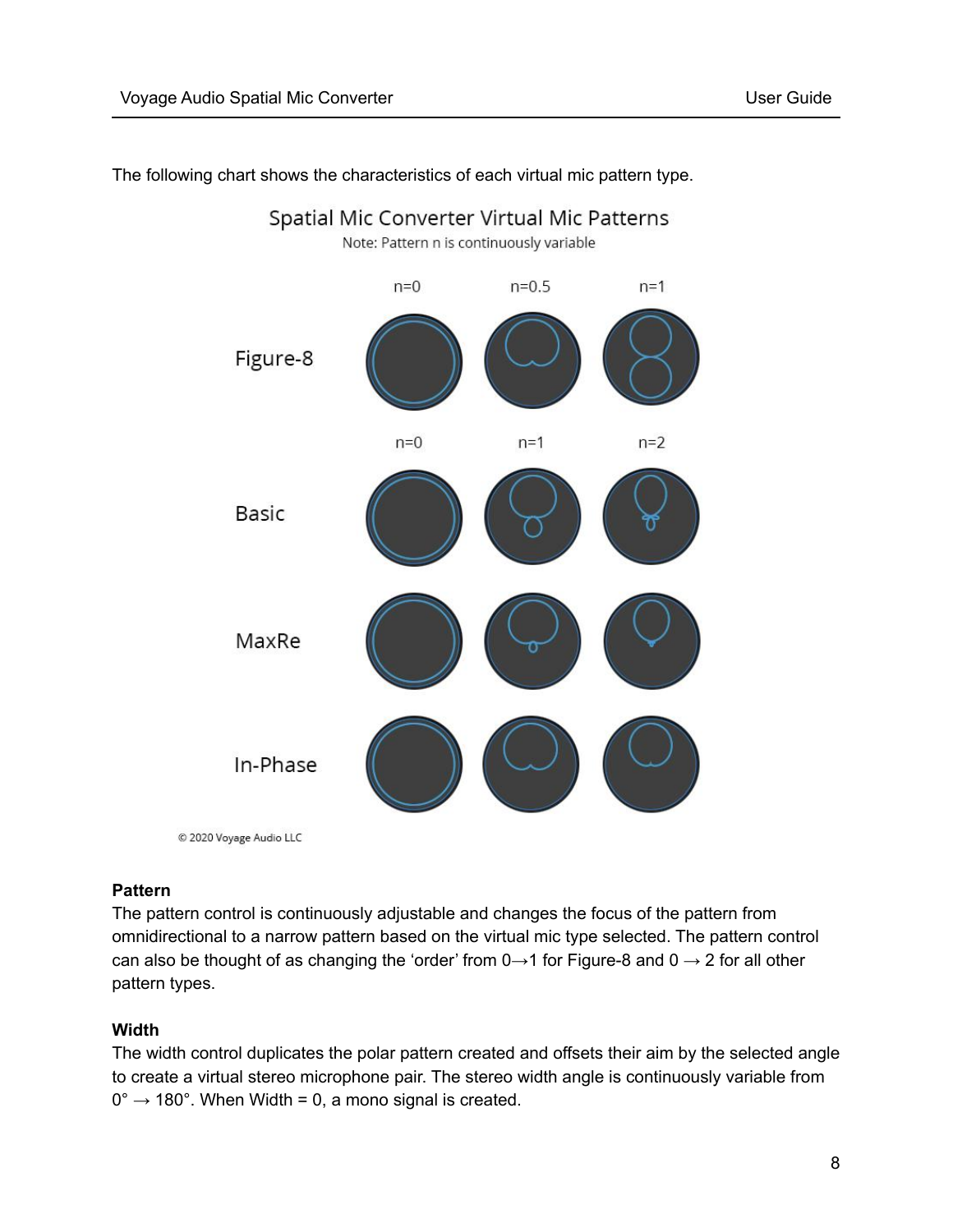# <span id="page-8-0"></span>Mid-Side Output

Like the other virtual stereo outputs the Mid-Side stereo output is decoded from the 8 capsules and steerable anywhere in the soundfield. The Mid-Side stereo output section also includes pattern, balance and output adjustments.



#### **Mid Pattern**

The pattern control of the Mid-Side output changes the polar pattern of the mid component from tight cardioid all the way to omni-directional.

# **Balance**

The balance adjusts the level balance between the mid and side components to manipulate the stereo width of the recording.

#### **Output**

The can be chosen as post Mid-Side matrix network as left right stereo or pre Mid-Side matrix network as the mid pattern and side pattern each on separate channels to be further decoded later.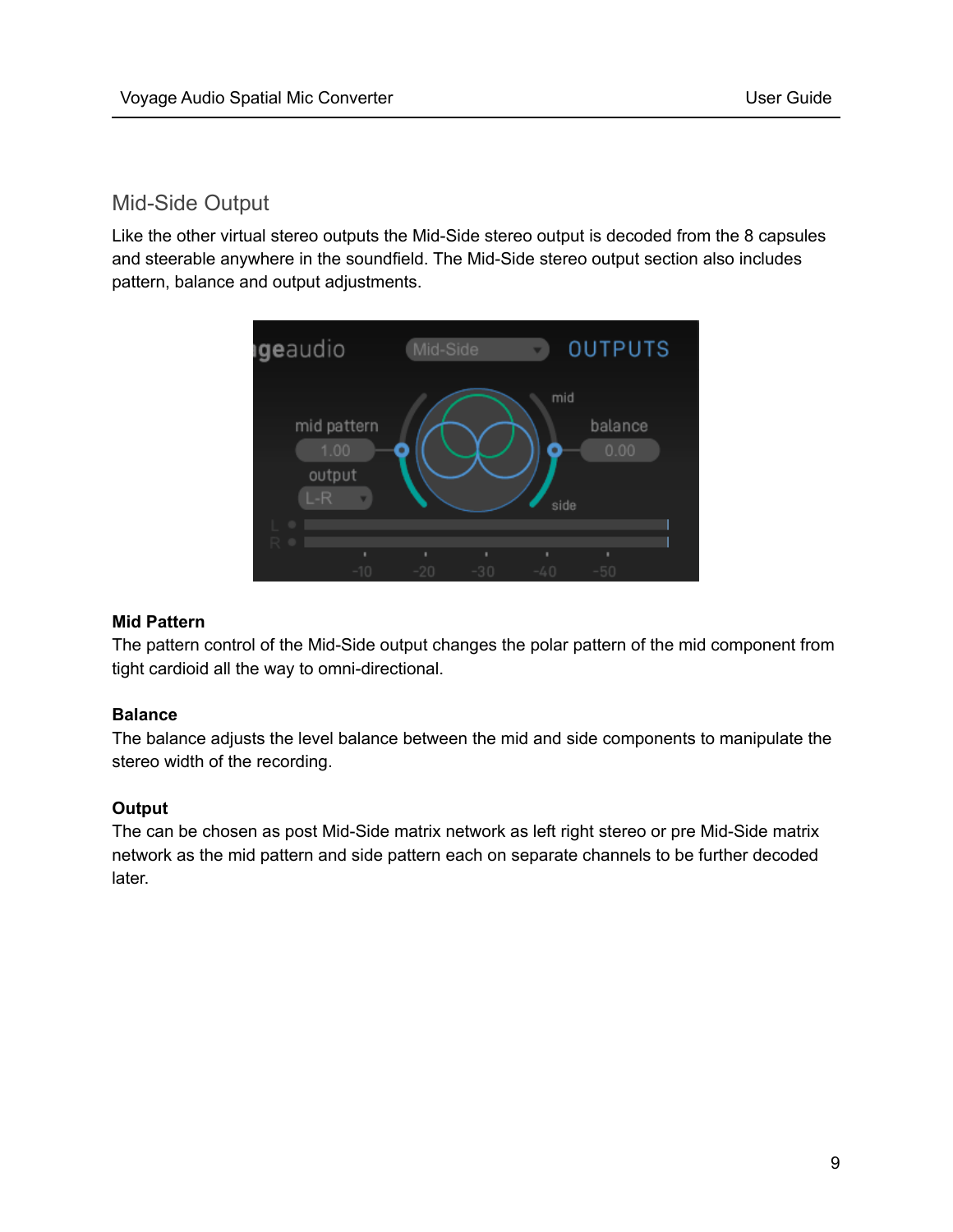# <span id="page-9-0"></span>Surround Output

The surround section includes six different output configuration options that are selectable in the format drop down menu. The channel assignments are listed below for each format option to ensure proper routing.



**5.1**



| <b>Surround 5.1</b> |             |                |             |                         |              |             |  |  |  |  |
|---------------------|-------------|----------------|-------------|-------------------------|--------------|-------------|--|--|--|--|
| <b>Channel #</b>    |             | $\overline{2}$ | 3           | $\overline{\mathbf{4}}$ | 5            | 6           |  |  |  |  |
| <b>Channel Name</b> |             | R              |             | <b>Lfe</b>              | Ls           | <b>Rs</b>   |  |  |  |  |
| <b>Azimuth</b>      | $-30^\circ$ | $30^\circ$     | $0^{\circ}$ | $0^{\circ}$             | $-110^\circ$ | $110^\circ$ |  |  |  |  |
| <b>Elevation</b>    | $0^{\circ}$ | $0^{\circ}$    | $0^{\circ}$ | $0^{\circ}$             | $0^{\circ}$  | $0^{\circ}$ |  |  |  |  |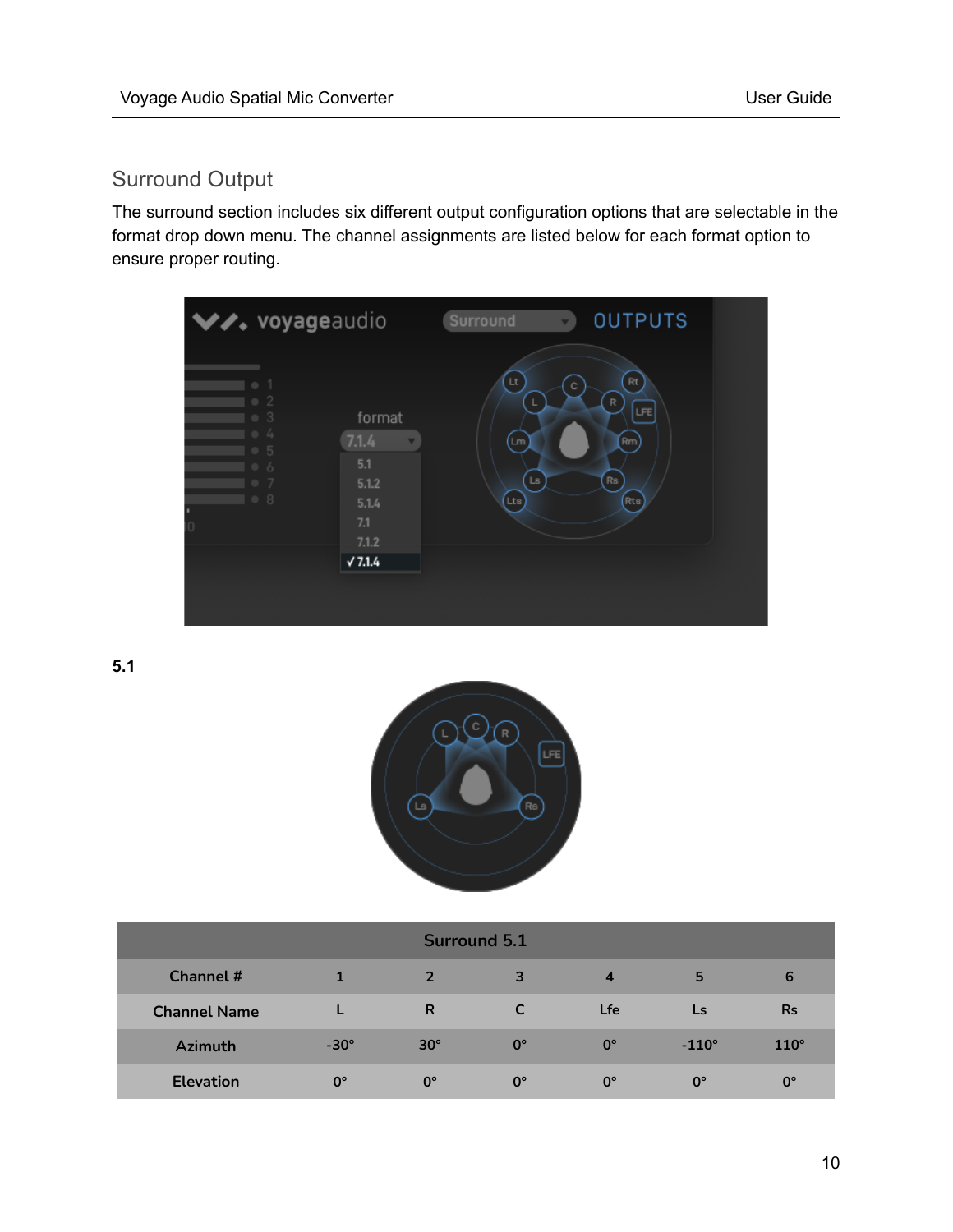# **5.1.2**



| <b>Surround 5.1.2</b> |              |              |             |                |              |             |                  |                 |  |  |
|-----------------------|--------------|--------------|-------------|----------------|--------------|-------------|------------------|-----------------|--|--|
| Channel #             | $\mathbf{1}$ | $\sqrt{2}$   | 3           | $\overline{4}$ | 5            | 6           |                  | 8               |  |  |
| <b>Channel Name</b>   |              | $\mathsf{R}$ | <b>C</b>    | <b>Lfe</b>     | <b>Ls</b>    | <b>Rs</b>   | Ltm              | <b>Rtm</b>      |  |  |
| <b>Azimuth</b>        | $-30^\circ$  | $30^\circ$   | $0^{\circ}$ | $0^{\circ}$    | $-110^\circ$ | $110^\circ$ | $-73.26^{\circ}$ | $73.26^{\circ}$ |  |  |
| <b>Elevation</b>      | $0^{\circ}$  | $0^{\circ}$  | $0^{\circ}$ | $0^{\circ}$    | $0^{\circ}$  | $0^{\circ}$ | $58.5^\circ$     | $58.5^\circ$    |  |  |

**5.1.4**



| <b>Surround 5.1.4</b> |             |             |             |                |              |                  |             |            |              |             |  |
|-----------------------|-------------|-------------|-------------|----------------|--------------|------------------|-------------|------------|--------------|-------------|--|
| <b>Channel #</b>      |             | $\sqrt{2}$  | 3           | $\overline{4}$ | $5 -$        | $\blacksquare$ 6 | 477         | 8          | 9            | 10          |  |
| <b>Channel Name</b>   | L           | R.          | C           | Lfe            | <b>Ls</b>    | <b>Rs</b>        | <b>Lt</b>   | <b>Rt</b>  | <b>Lts</b>   | <b>Rts</b>  |  |
| <b>Azimuth</b>        | $-30^\circ$ | $30^\circ$  | $0^{\circ}$ | $0^{\circ}$    | $-110^\circ$ | $110^\circ$      | $-39^\circ$ | $39^\circ$ | $-140^\circ$ | $140^\circ$ |  |
| <b>Elevation</b>      | $0^{\circ}$ | $0^{\circ}$ | $0^{\circ}$ | $0^{\circ}$    | $0^{\circ}$  | $0^{\circ}$      | $38^\circ$  | $38^\circ$ | $38^\circ$   | $38^\circ$  |  |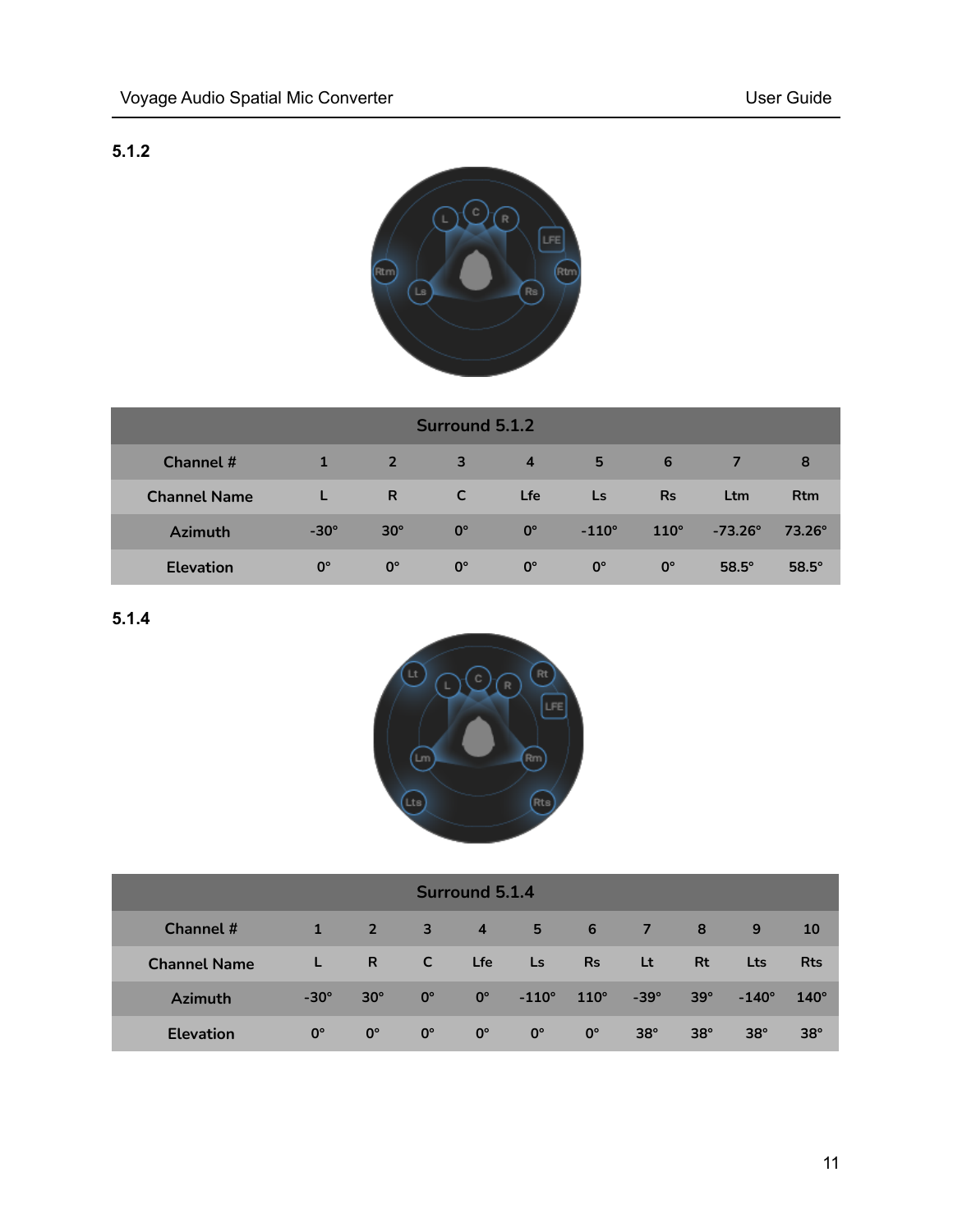# **7.1**



| <b>Surround 7.1</b> |              |             |             |                |             |             |              |             |  |
|---------------------|--------------|-------------|-------------|----------------|-------------|-------------|--------------|-------------|--|
| Channel #           | $\mathbf{1}$ | $\sqrt{2}$  | 3           | $\overline{4}$ | 5           | 6           |              | 8           |  |
| <b>Channel Name</b> |              | R           | <b>C</b>    | <b>Lfe</b>     | Lm          | <b>Rm</b>   | Ls           | <b>Rs</b>   |  |
| <b>Azimuth</b>      | $-45$        | $45^\circ$  | $0^{\circ}$ | $0^{\circ}$    | $-90^\circ$ | $90^\circ$  | $-135^\circ$ | $135^\circ$ |  |
| <b>Elevation</b>    | $0^{\circ}$  | $0^{\circ}$ | $0^{\circ}$ | $0^{\circ}$    | $0^{\circ}$ | $0^{\circ}$ | $0^{\circ}$  | $0^{\circ}$ |  |

**7.1.2**



| <b>Surround 7.1.2</b> |             |             |              |                |             |                  |              |             |             |            |
|-----------------------|-------------|-------------|--------------|----------------|-------------|------------------|--------------|-------------|-------------|------------|
| Channel #             |             | $\sqrt{2}$  | $\mathbf{3}$ | $\overline{4}$ | $5 -$       | $\blacksquare$ 6 | -77          | 8           | 9           | 10         |
| <b>Channel Name</b>   |             | R           | C            | <b>Lfe</b>     | Lm          | Rm               | Ls.          | <b>Rs</b>   | Ltm         | <b>Rtm</b> |
| <b>Azimuth</b>        | $-45$       | $45^\circ$  | $0^{\circ}$  | $0^{\circ}$    | $-90^\circ$ | $90^\circ$       | $-135^\circ$ | $135^\circ$ | $-80^\circ$ | $80^\circ$ |
| <b>Elevation</b>      | $0^{\circ}$ | $0^{\circ}$ | $0^{\circ}$  | $0^{\circ}$    | $0^{\circ}$ | $0^{\circ}$      | $0^{\circ}$  | $0^{\circ}$ | $44^\circ$  | $44^\circ$ |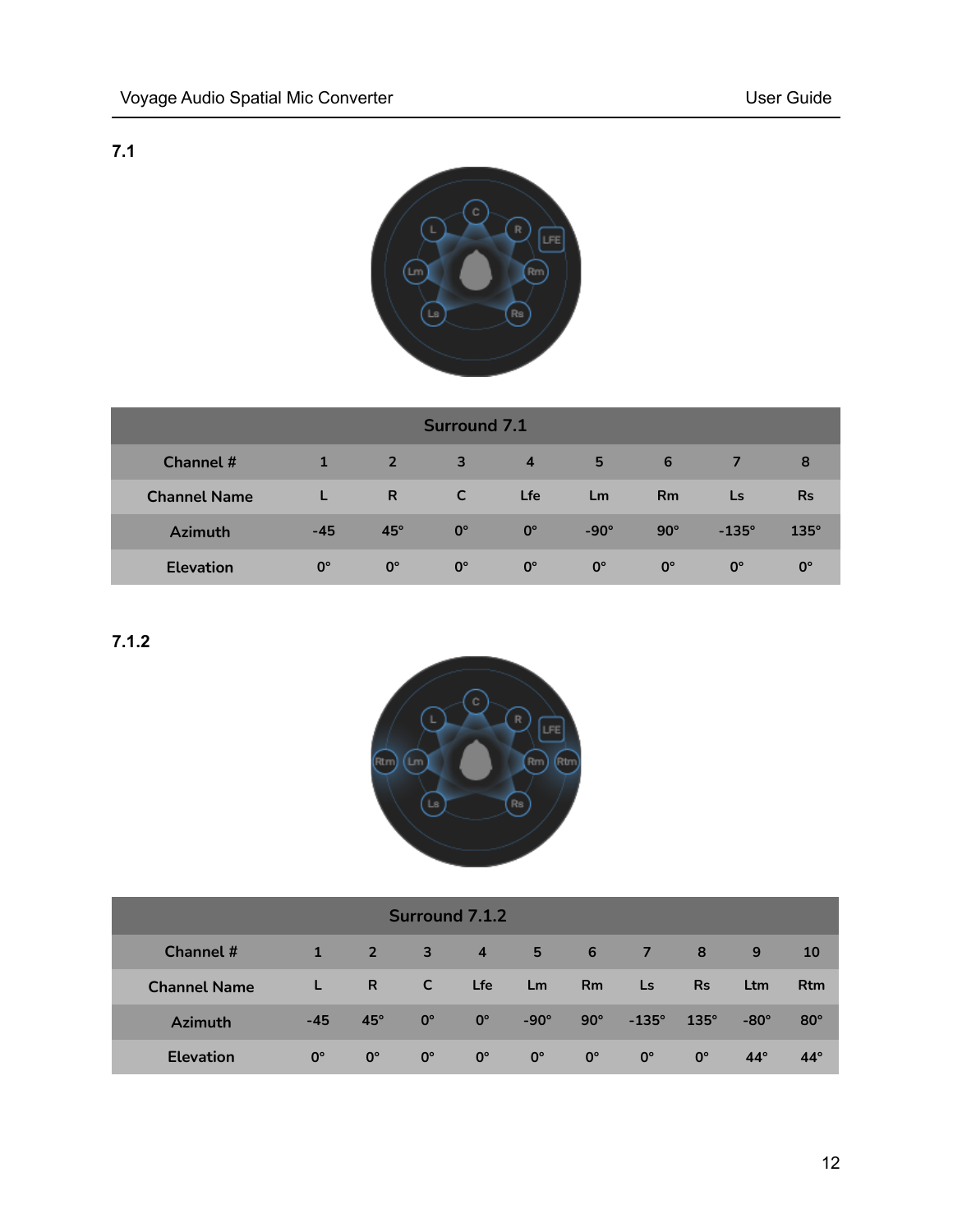# **7.1.4**



| <b>Surround 7.1.4</b> |             |             |              |             |             |                |                              |             |            |            |                         |            |
|-----------------------|-------------|-------------|--------------|-------------|-------------|----------------|------------------------------|-------------|------------|------------|-------------------------|------------|
| Channel #             | 1           | $2 \t3$     |              | $-4$        | $5 -$       | 6 <sup>6</sup> | $\sim$ 7                     | $\sqrt{8}$  | 9          | <b>10</b>  | 11                      | <b>12</b>  |
| <b>Channel Name</b>   | L.          | R           | $\mathsf{C}$ | <b>Lfe</b>  | Lm          | <b>Rm</b>      | Ls.                          | <b>Rs</b>   | Lt         | <b>Rt</b>  | Lts                     | Rts        |
| <b>Azimuth</b>        | $-45$       | $45^\circ$  | $0^{\circ}$  | $0^{\circ}$ | $-90^\circ$ |                | $90^{\circ}$ -135° 135° -55° |             |            |            | $55^{\circ}$ -125° 125° |            |
| <b>Elevation</b>      | $0^{\circ}$ | $0^{\circ}$ | $0^{\circ}$  | $0^{\circ}$ | $0^{\circ}$ | $0^{\circ}$    | $0^{\circ}$                  | $0^{\circ}$ | $30^\circ$ | $30^\circ$ | $30^\circ$              | $30^\circ$ |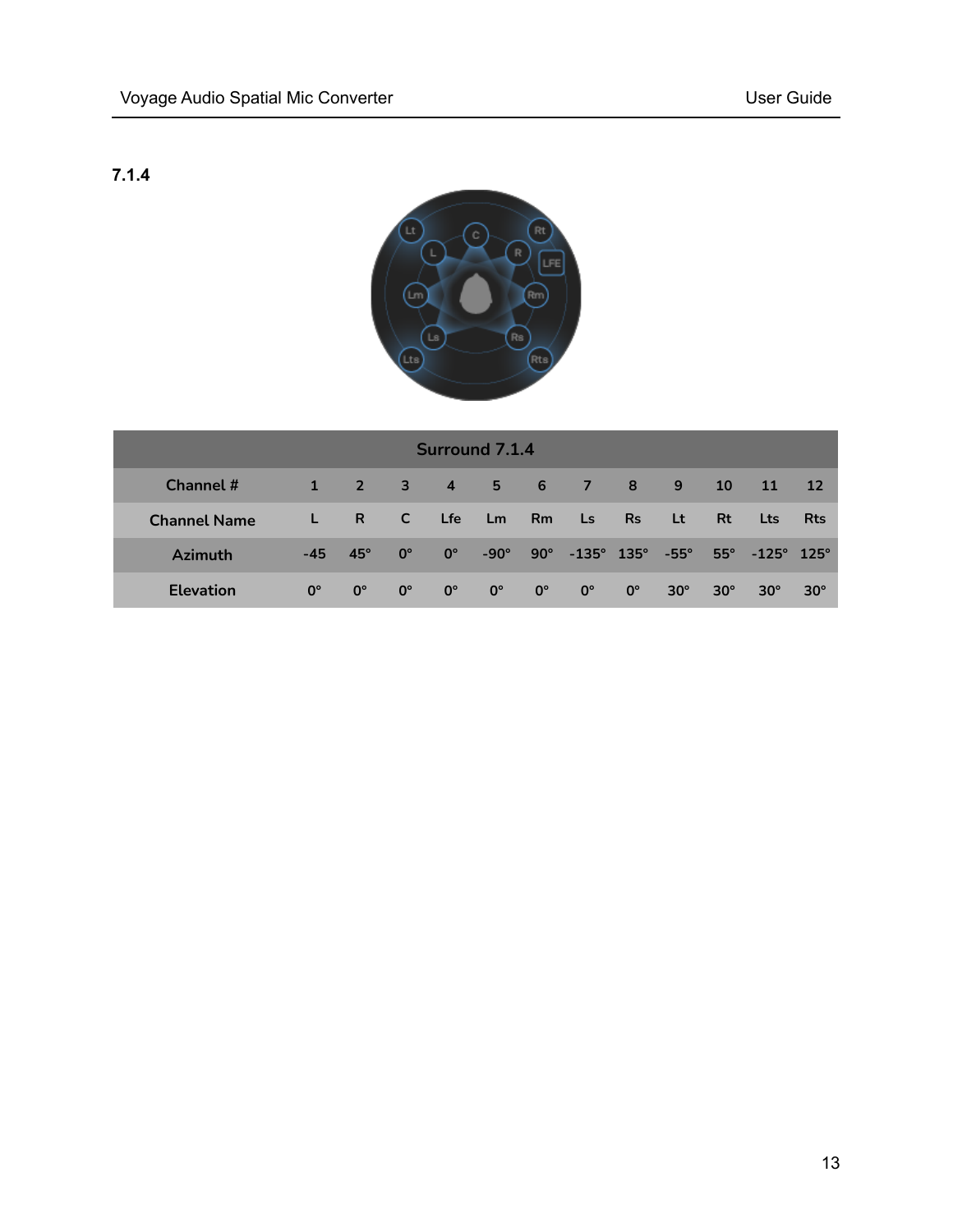# <span id="page-13-0"></span>Presets

Spatial Mic Converter has 22 built-in presets to quickly audition different configurations. The following chart shows the characteristics of the 14 presets that utilize the virtual mic output stage.

Spatial Mic Converter Pattern Presets



C 2022 Voyage Audio LLC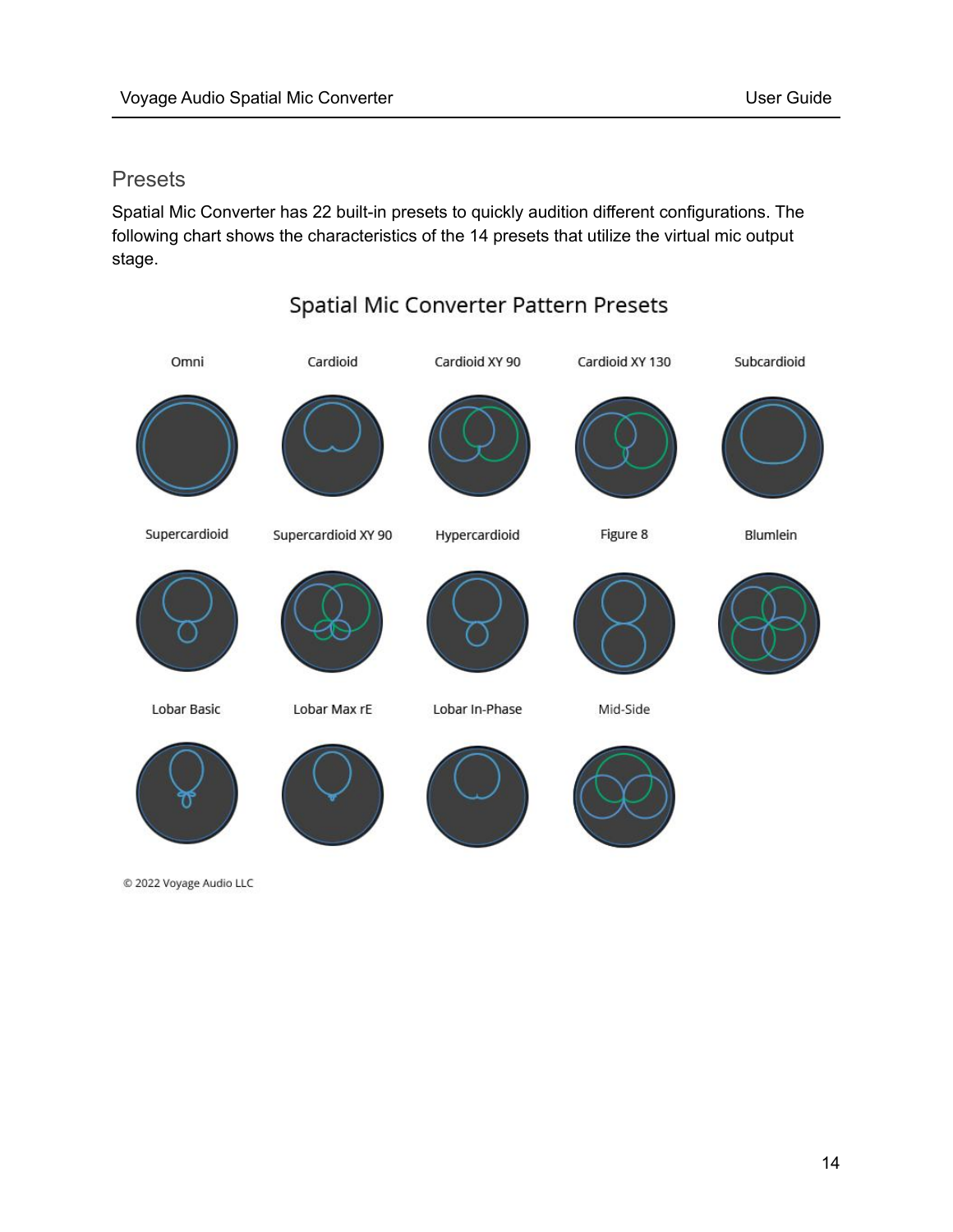# <span id="page-14-0"></span>Installation

The installer for the Spatial Mic Converter plugin can be downloaded at <https://voyage.audio/downloads/>

- 1. Unzip the downloaded file and run the installation program.
- 2. After the installation is completed, rescan for new plugins in your DAW.
- 3. Insert the plugin on a multichannel track. The plugin requires at least 9 channels for second order ambisonic output (the plugin can be instantiated directly on an 8 channel, 7.1 track in Pro Tools Ultimate).
- 4. If required, to uninstall, manually delete the files from your computer.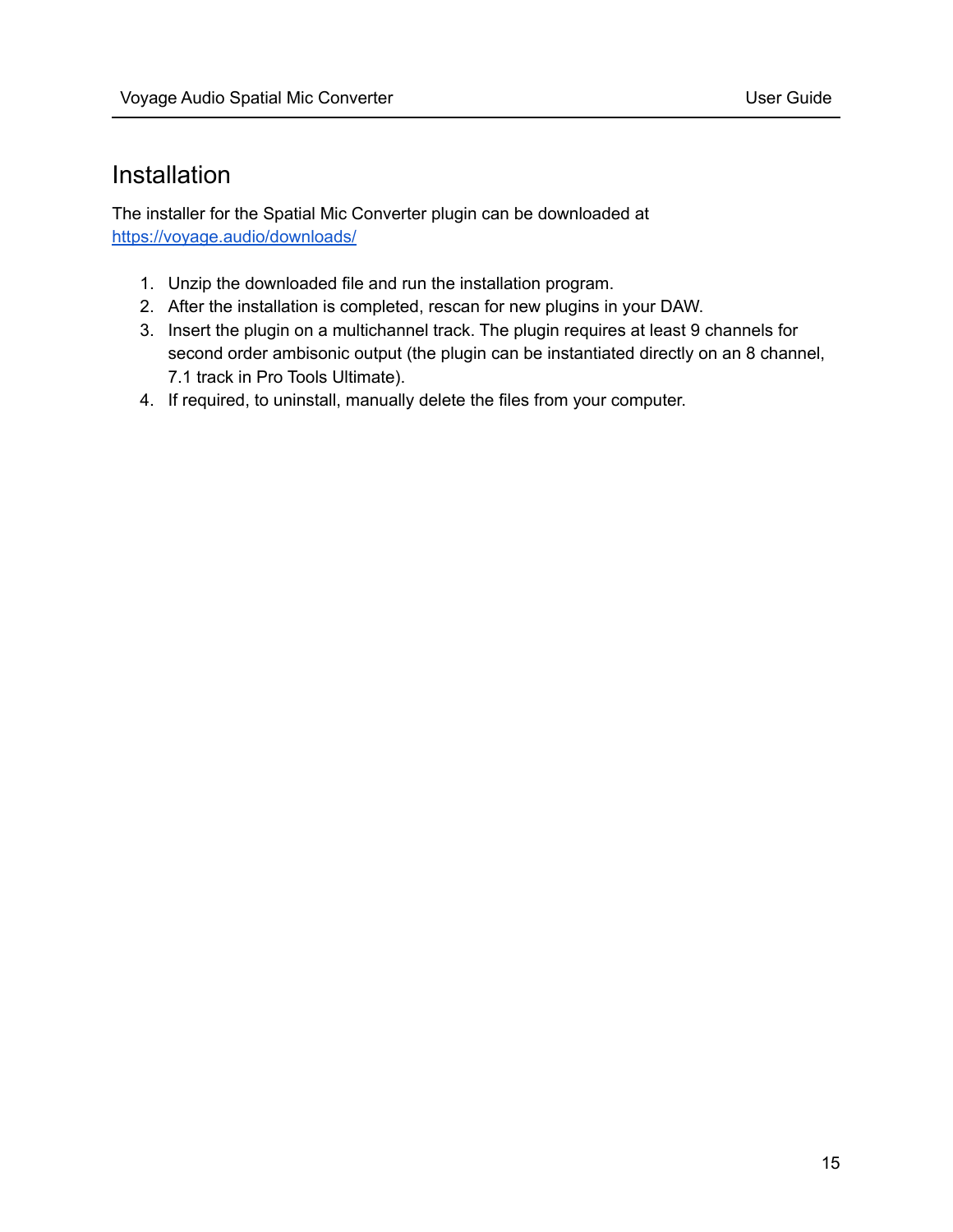# <span id="page-15-0"></span>Spatial Mic Converter Change Log

1.0.0

● Initial Release

1.0.1

- Custom filter sample limit increased to 8192 samples
- R channel muted by default when Spatial Mic is oriented vertically
- 1.1.0
- Virtual Mic output stage
- Windows and OSX installers
- Mac OSX Catalina support
- High pass filter with selectable cutoff frequency (80 Hz, 120 Hz, 160 Hz)
- Pro Tools Ultimate configurations for stereo track output and 7.1 input
- Type 1 LN and Type 2 LN low noise conversion filters
- Re-sampled conversion filters for sample rates at 96kHz and above
- 15 factory presets

1.2.0

- Mid-Side Stereo output stage
- 16 factory presets

1.3.0

- Surround output stage
- Apple M1 processor support
- 6 new factory presets
- Corrected end-fire decoding orientation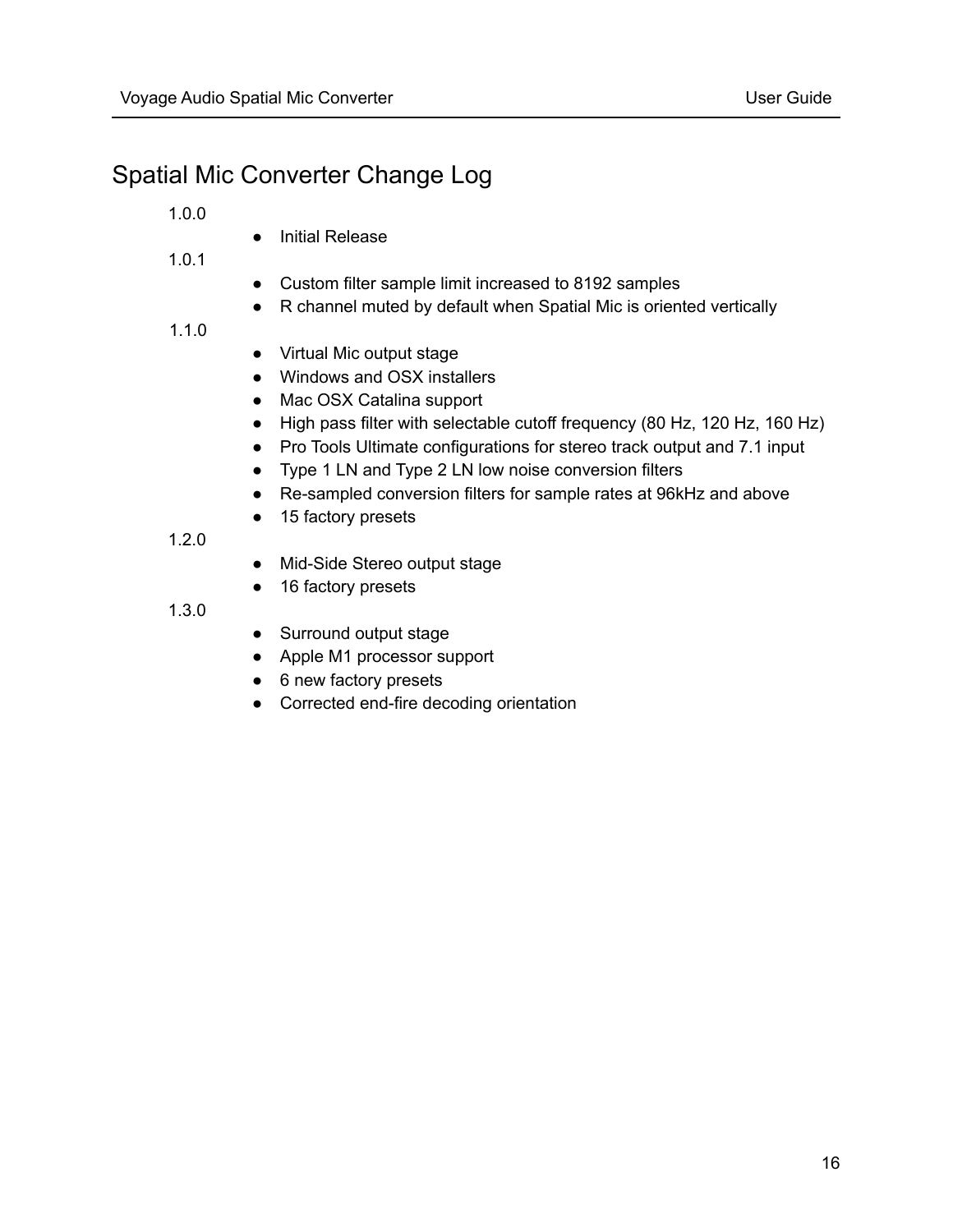# <span id="page-16-0"></span>**Warranty**

THIS SOFTWARE IS PROVIDED "AS IS" AND ANY EXPRESS OR IMPLIED WARRANTIES, INCLUDING, BUT NOT LIMITED TO, THE IMPLIED WARRANTIES OF MERCHANTABILITY, FITNESS FOR A PARTICULAR PURPOSE, AND NON-INFRINGEMENT ARE DISCLAIMED. THIS SOFTWARE IS NOT INTENDED FOR USE IN SYSTEMS OR APPLICATIONS WHERE FAILURE OF THE SOFTWARE MAY CAUSE PERSONAL INJURY OR DEATH AND YOU AGREE THAT YOU ARE FULLY RESPONSIBLE FOR ANY CLAIMS, COSTS, DAMAGES, EXPENSES, AND ATTORNEYS' FEES ARISING OUT OF ANY SUCH USE, EVEN IF ANY CLAIM ALLEGES THAT INTEL WAS NEGLIGENT REGARDING THE DESIGN OR MANUFACTURE OF THE MATERIALS.

LIMITATION OF LIABILITY. IN NO EVENT WILL INTEL BE LIABLE FOR ANY DIRECT, INDIRECT, INCIDENTAL, SPECIAL, EXEMPLARY, OR CONSEQUENTIAL DAMAGES (INCLUDING, BUT NOT LIMITED TO, PROCUREMENT OF SUBSTITUTE GOODS OR SERVICES; LOSS OF USE, DATA, OR PROFITS; OR BUSINESS INTERRUPTION) HOWEVER CAUSED AND ON ANY THEORY OF LIABILITY, WHETHER IN CONTRACT, STRICT LIABILITY, OR TORT (INCLUDING NEGLIGENCE OR OTHERWISE) ARISING IN ANY WAY OUT OF THE USE OF THIS SOFTWARE, EVEN IF ADVISED OF THE POSSIBILITY OF SUCH DAMAGE. YOU AGREE TO INDEMNIFY AND HOLD INTEL HARMLESS AGAINST ANY CLAIMS AND EXPENSES RESULTING FROM YOUR USE OR UNAUTHORIZED USE OF THE SOFTWARE.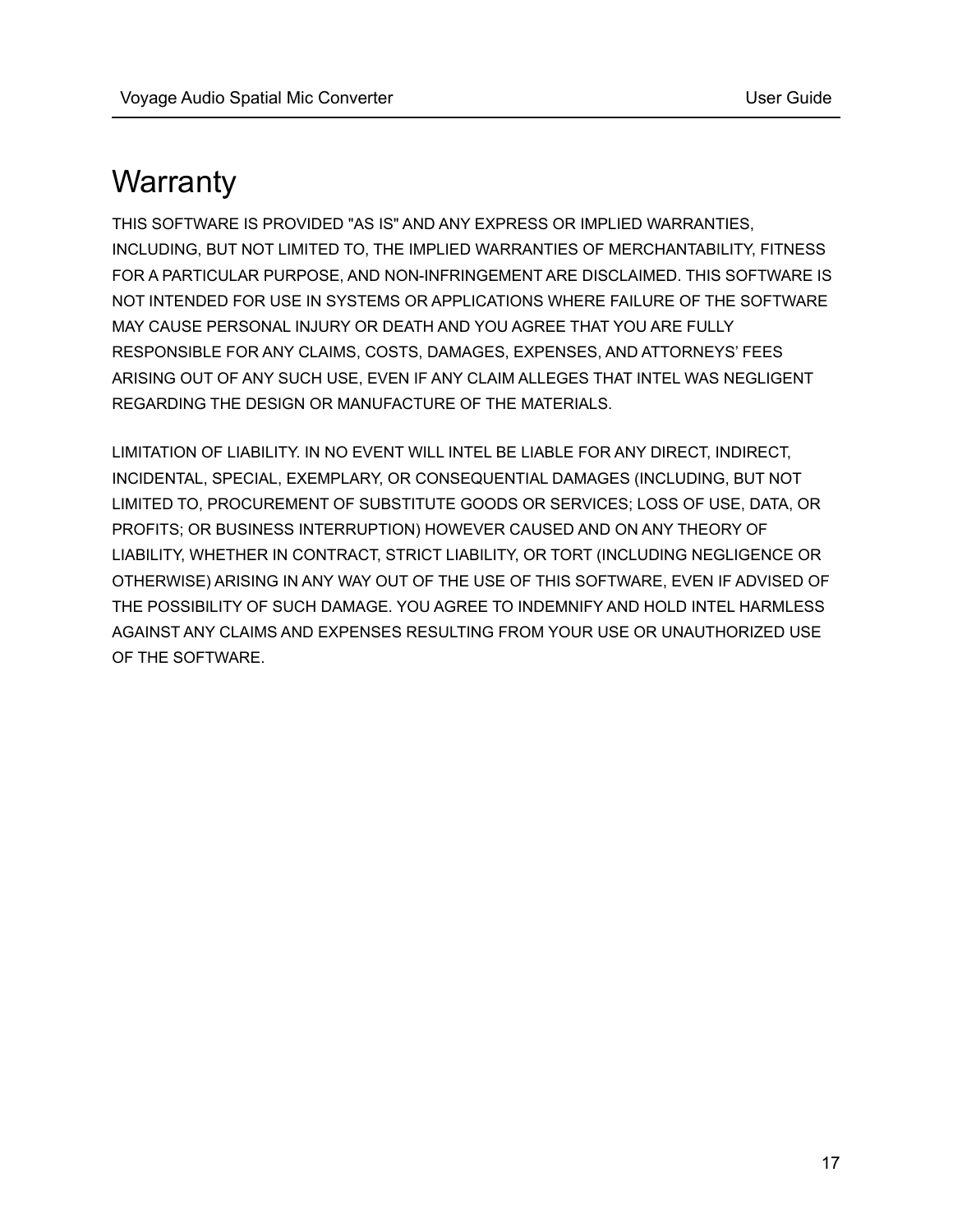# <span id="page-17-0"></span>Support & Contact

# **Website:**

https://voyage.audio

**E-mail:** info@voyage.audio

# **Address:**

Voyage Audio LLC. 3555 Rosecrans St. Suite #114-491 San Diego, CA 92110 USA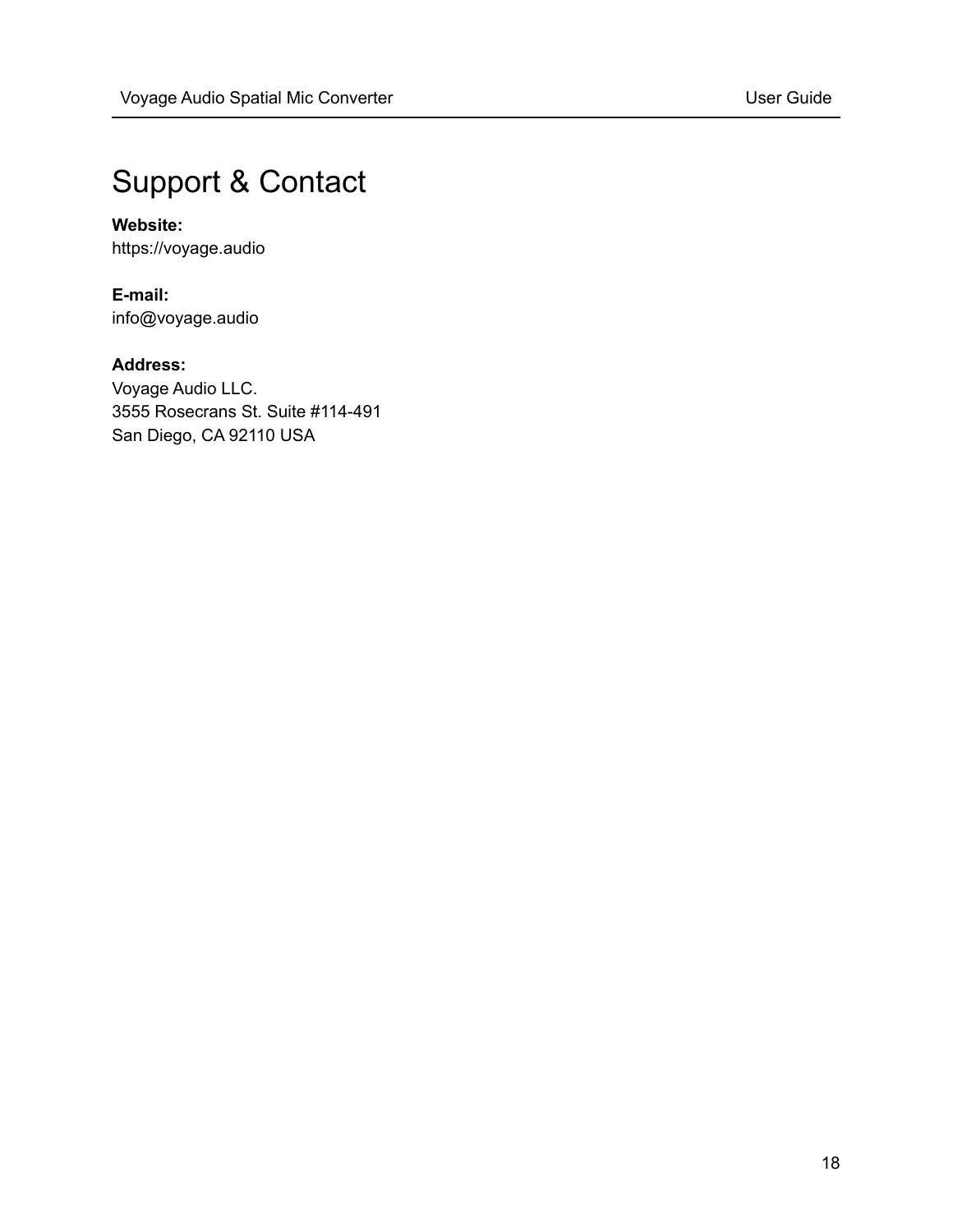# <span id="page-18-0"></span>Third Party Tools & Notices



#### **Google Resonance Audio / York University SADIE BINAURAL MEASUREMENTS - License**

This product may use portions of the following libraries subject to the accompanying licenses:

Copyright (c) 2016, Google Inc.

Licensed under the Apache License, Version 2.0 (the "License"); you may not use this file except in compliance with the License.

Unless required by applicable law or agreed to in writing, software distributed under the License is distributed on an "AS IS" BASIS, WITHOUT WARRANTIES OR CONDITIONS OF ANY KIND, either express or implied. See the License for the specific language governing permissions and limitations under the License.

> Apache License Version 2.0, January 2004 <http://www.apache.org/licenses/>

TERMS AND CONDITIONS FOR USE, REPRODUCTION, AND DISTRIBUTION

1. Definitions.

"License" shall mean the terms and conditions for use, reproduction, and distribution as defined by Sections 1 through 9 of this document.

"Licensor" shall mean the copyright owner or entity authorized by the copyright owner that is granting the License.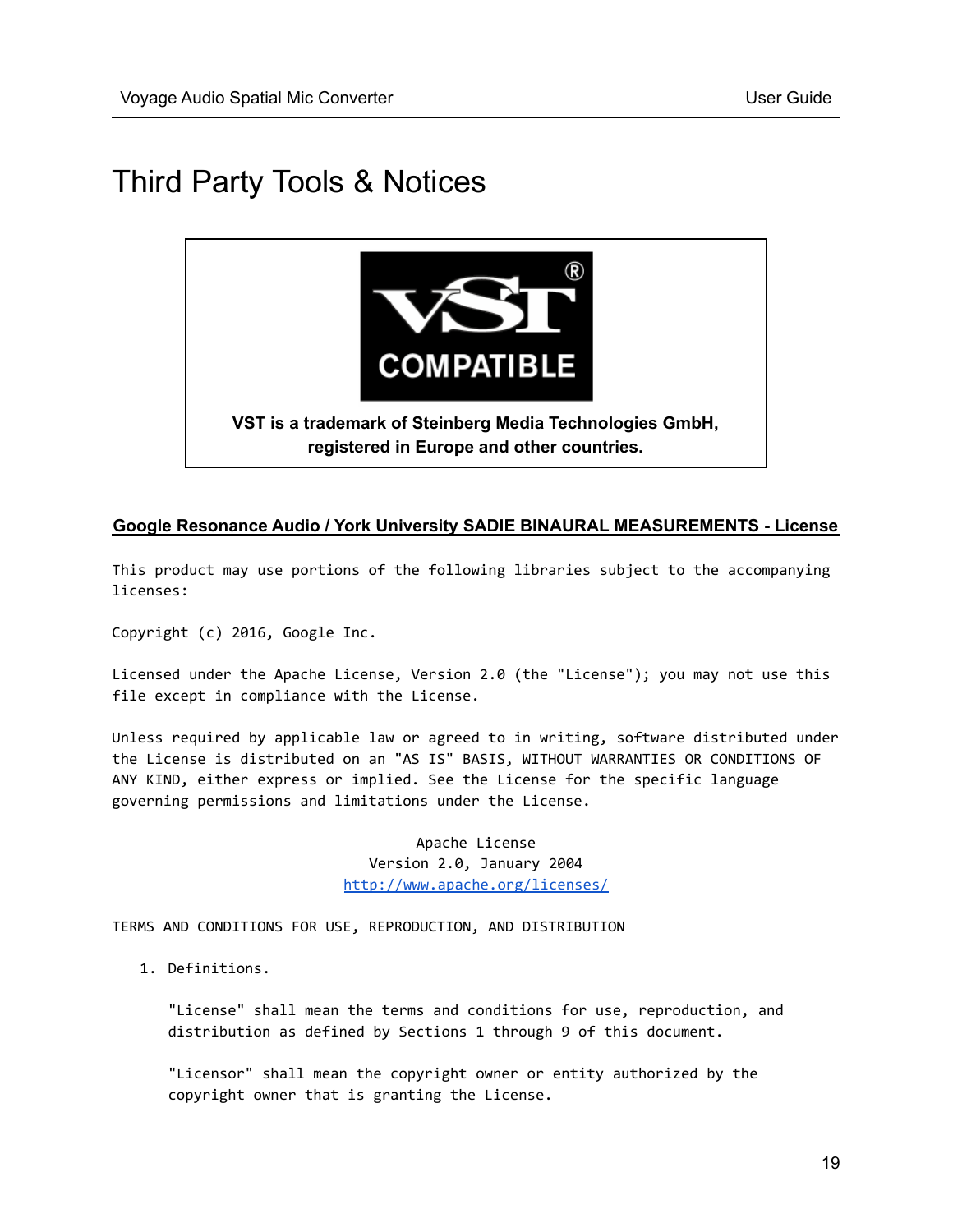"Legal Entity" shall mean the union of the acting entity and all other entities that control, are controlled by, or are under common control with that entity. For the purposes of this definition, "control" means (i) the power, direct or indirect, to cause the direction or management of such entity, whether by contract or otherwise, or (ii) ownership of fifty percent (50%) or more of the outstanding shares, or (iii) beneficial ownership of such entity.

"You" (or "Your") shall mean an individual or Legal Entity exercising permissions granted by this License.

"Source" form shall mean the preferred form for making modifications, including but not limited to software source code, documentation source, and configuration files.

"Object" form shall mean any form resulting from mechanical transformation or translation of a Source form, including but not limited to compiled object code, generated documentation, and conversions to other media types.

"Work" shall mean the work of authorship, whether in Source or Object form, made available under the License, as indicated by a copyright notice that is included in or attached to the work (an example is provided in the Appendix below).

"Derivative Works" shall mean any work, whether in Source or Object form, that is based on (or derived from) the Work and for which the editorial revisions, annotations, elaborations, or other modifications represent, as a whole, an original work of authorship. For the purposes of this License, Derivative Works shall not include works that remain separable from, or merely link (or bind by name) to the interfaces of, the Work and Derivative Works thereof.

"Contribution" shall mean any work of authorship, including the original version of the Work and any modifications or additions to that Work or Derivative Works thereof, that is intentionally submitted to Licensor for inclusion in the Work by the copyright owner or by an individual or Legal Entity authorized to submit on behalf of the copyright owner. For the purposes of this definition, "submitted" means any form of electronic, verbal, or written communication sent to the Licensor or its representatives, including but not limited to communication on electronic mailing lists, source code control systems, and issue tracking systems that are managed by, or on behalf of, the Licensor for the purpose of discussing and improving the Work, but excluding communication that is conspicuously marked or otherwise designated in writing by the copyright owner as "Not a Contribution."

"Contributor" shall mean Licensor and any individual or Legal Entity on behalf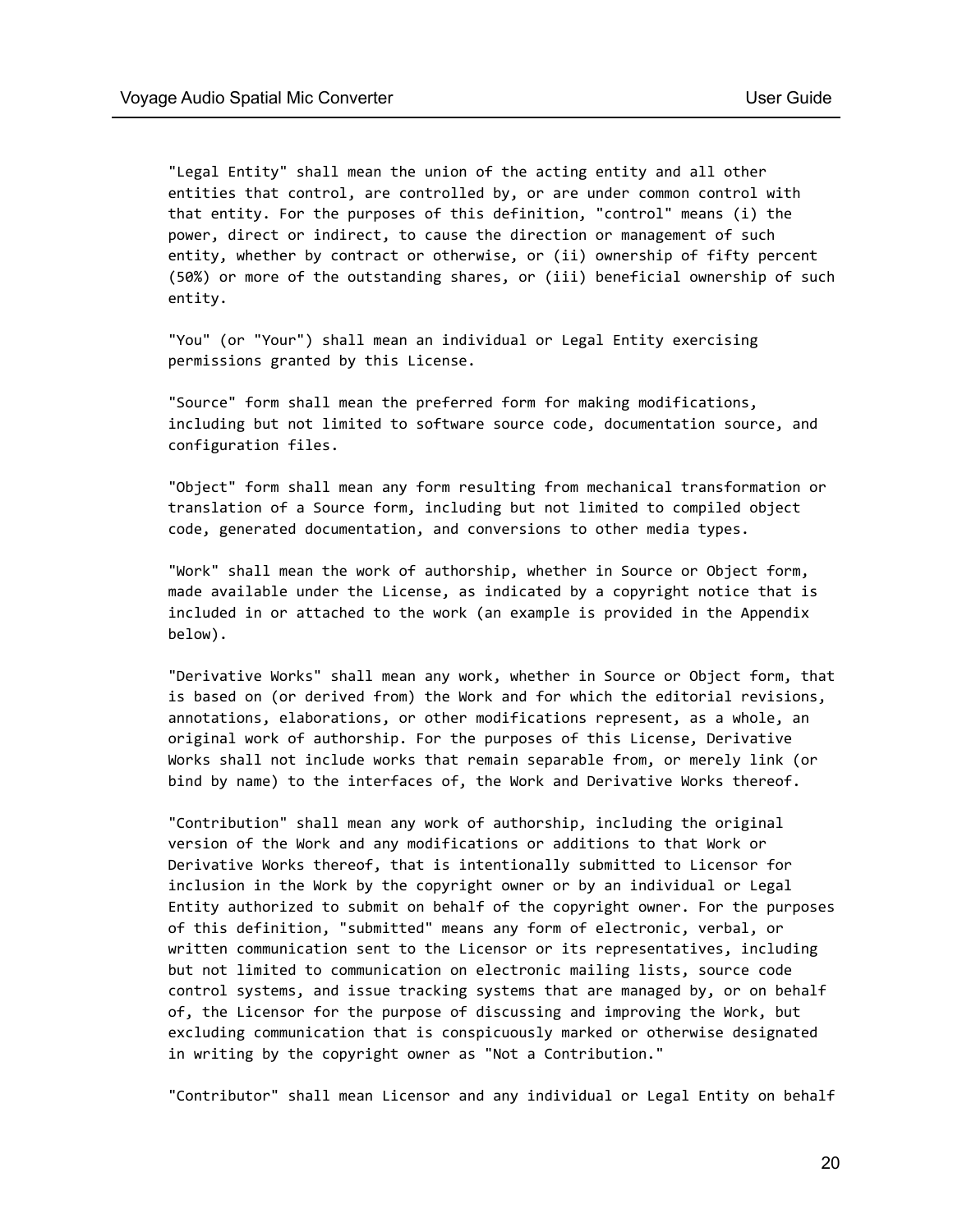of whom a Contribution has been received by Licensor and subsequently incorporated within the Work.

- 2. Grant of Copyright License. Subject to the terms and conditions of this License, each Contributor hereby grants to You a perpetual, worldwide, non-exclusive, no-charge, royalty-free, irrevocable copyright license to reproduce, prepare Derivative Works of, publicly display, publicly perform, sublicense, and distribute the Work and such Derivative Works in Source or Object form.
- 3. Grant of Patent License. Subject to the terms and conditions of this License, each Contributor hereby grants to You a perpetual, worldwide, non-exclusive, no-charge, royalty-free, irrevocable (except as stated in this section) patent license to make, have made, use, offer to sell, sell, import, and otherwise transfer the Work, where such license applies only to those patent claims licensable by such Contributor that are necessarily infringed by their Contribution(s) alone or by combination of their Contribution(s) with the Work to which such Contribution(s) was submitted. If You institute patent litigation against any entity (including a cross-claim or counterclaim in a lawsuit) alleging that the Work or a Contribution incorporated within the Work constitutes direct or contributory patent infringement, then any patent licenses granted to You under this License for that Work shall terminate as of the date such litigation is filed.
- 4. Redistribution. You may reproduce and distribute copies of the Work or Derivative Works thereof in any medium, with or without modifications, and in Source or Object form, provided that You meet the following conditions:
	- a. You must give any other recipients of the Work or Derivative Works a copy of this License; and
	- b. You must cause any modified files to carry prominent notices stating that You changed the files; and
	- c. You must retain, in the Source form of any Derivative Works that You distribute, all copyright, patent, trademark, and attribution notices from the Source form of the Work, excluding those notices that do not pertain to any part of the Derivative Works; and
	- d. If the Work includes a "NOTICE" text file as part of its distribution, then any Derivative Works that You distribute must include a readable copy of the attribution notices contained within such NOTICE file, excluding those notices that do not pertain to any part of the Derivative Works, in at least one of the following places: within a NOTICE text file distributed as part of the Derivative Works; within the Source form or documentation, if provided along with the Derivative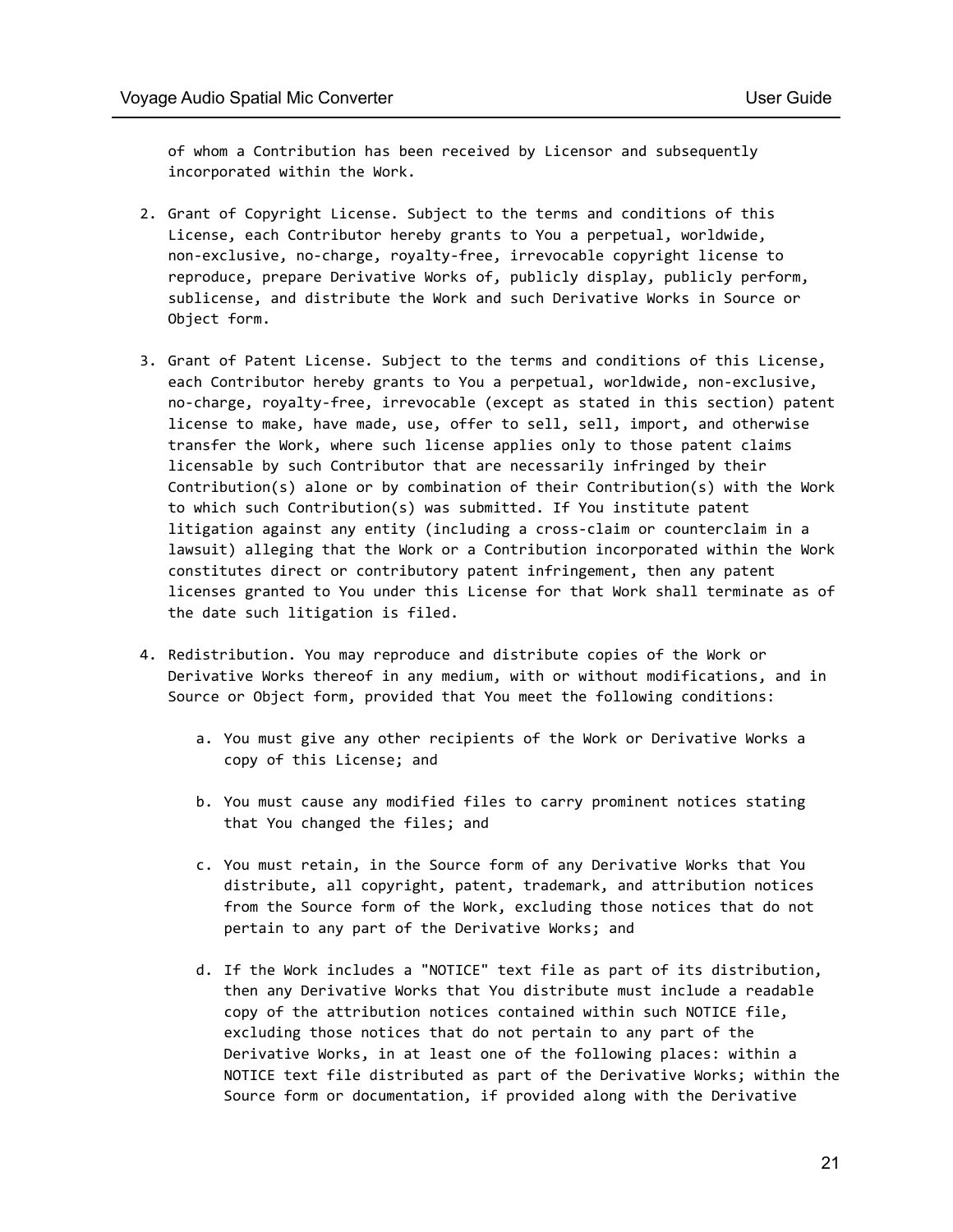Works; or, within a display generated by the Derivative Works, if and wherever such third-party notices normally appear. The contents of the NOTICE file are for informational purposes only and do not modify the License. You may add Your own attribution notices within Derivative Works that You distribute, alongside or as an addendum to the NOTICE text from the Work, provided that such additional attribution notices cannot be construed as modifying the License.

You may add Your own copyright statement to Your modifications and may provide additional or different license terms and conditions for use, reproduction, or distribution of Your modifications, or for any such Derivative Works as a whole, provided Your use, reproduction, and distribution of the Work otherwise complies with the conditions stated in this License.

- 5. Submission of Contributions. Unless You explicitly state otherwise, any Contribution intentionally submitted for inclusion in the Work by You to the Licensor shall be under the terms and conditions of this License, without any additional terms or conditions. Notwithstanding the above, nothing herein shall supersede or modify the terms of any separate license agreement you may have executed with Licensor regarding such Contributions.
- 6. Trademarks. This License does not grant permission to use the trade names, trademarks, service marks, or product names of the Licensor, except as required for reasonable and customary use in describing the origin of the Work and reproducing the content of the NOTICE file.
- 7. Disclaimer of Warranty. Unless required by applicable law or agreed to in writing, Licensor provides the Work (and each Contributor provides its Contributions) on an "AS IS" BASIS, WITHOUT WARRANTIES OR CONDITIONS OF ANY KIND, either express or implied, including, without limitation, any warranties or conditions of TITLE, NON-INFRINGEMENT, MERCHANTABILITY, or FITNESS FOR A PARTICULAR PURPOSE. You are solely responsible for determining the appropriateness of using or redistributing the Work and assume any risks associated with Your exercise of permissions under this License.
- 8. Limitation of Liability. In no event and under no legal theory, whether in tort (including negligence), contract, or otherwise, unless required by applicable law (such as deliberate and grossly negligent acts) or agreed to in writing, shall any Contributor be liable to You for damages, including any direct, indirect, special, incidental, or consequential damages of any character arising as a result of this License or out of the use or inability to use the Work (including but not limited to damages for loss of goodwill, work stoppage, computer failure or malfunction, or any and all other commercial damages or losses), even if such Contributor has been advised of the possibility of such damages.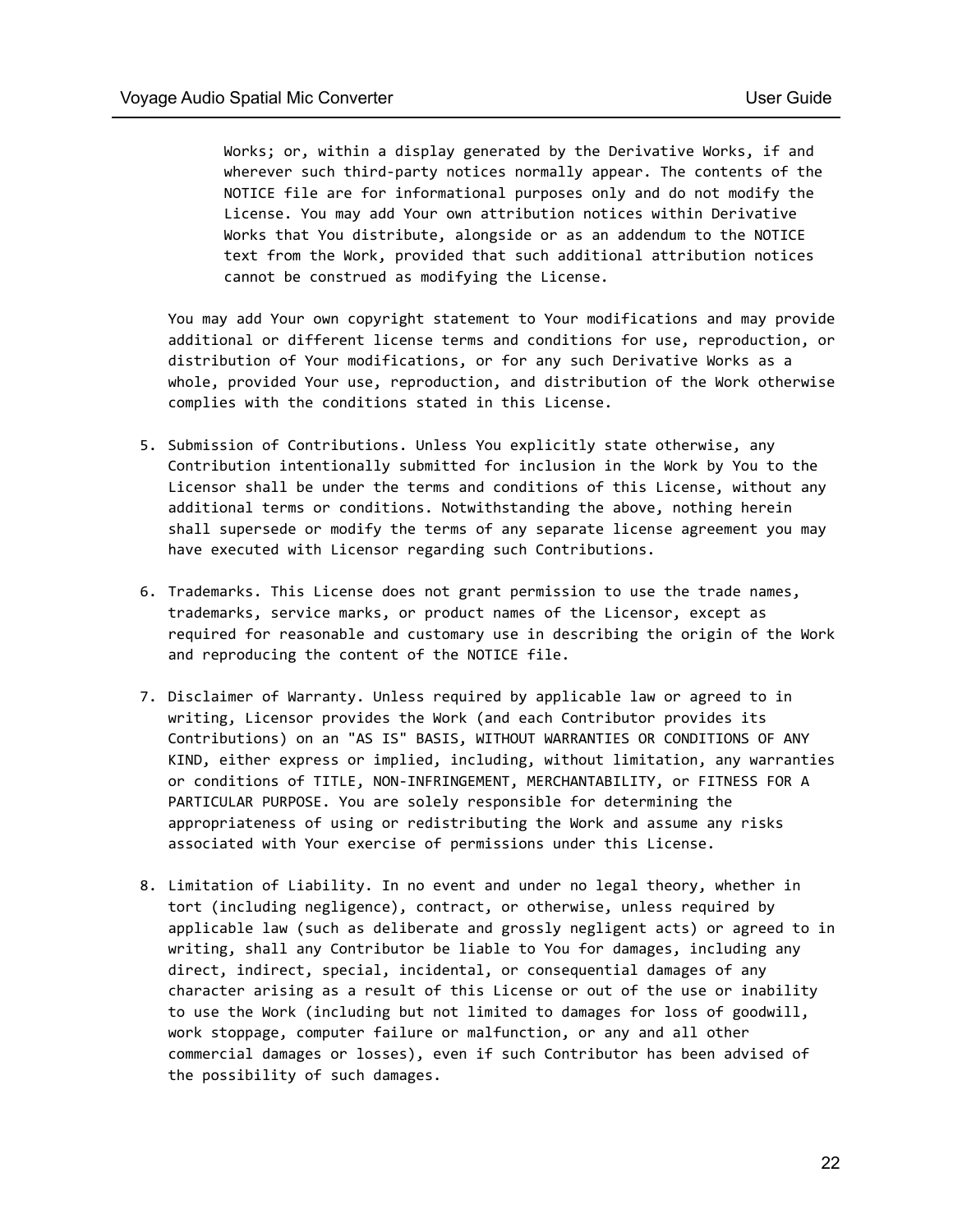9. Accepting Warranty or Additional Liability. While redistributing the Work or Derivative Works thereof, You may choose to offer, and charge a fee for, acceptance of support, warranty, indemnity, or other liability obligations and/or rights consistent with this License. However, in accepting such obligations, You may act only on Your own behalf and on Your sole responsibility, not on behalf of any other Contributor, and only if You agree to indemnify, defend, and hold each Contributor harmless for any liability incurred by, or claims asserted against, such Contributor by reason of your accepting any such warranty or additional liability.

END OF TERMS AND CONDITIONS

#### **Intel MKL Library - Intel Simplified Software License (Version April 2018)**

Copyright (c) 2018 Intel Corporation.

Use and Redistribution. You may use and redistribute the software (the "Software"), without modification, provided the following conditions are met:

\* Redistributions must reproduce the above copyright notice and the following terms of use in the Software and in the documentation and/or other materials provided with the distribution.

\* Neither the name of Intel nor the names of its suppliers may be used to endorse or promote products derived from this Software without specific prior written permission.

\* No reverse engineering, decompilation, or disassembly of this Software is permitted.

Limited patent license. Intel grants you a world-wide, royalty-free, non-exclusive license under patents it now or hereafter owns or controls to make, have made, use, import, offer to sell and sell ("Utilize") this Software, but solely to the extent that any such patent is necessary to Utilize the Software alone. The patent license shall not apply to any combinations which include this software. No hardware per se is licensed hereunder.

Third party and other Intel programs. "Third Party Programs" are the files listed in the "third-party-programs.txt" text file that is included with the Software and may include Intel programs under separate license terms. Third Party Programs, even if included with the distribution of the Materials, are governed by separate license terms and those license terms solely govern your use of those programs.

DISCLAIMER. THIS SOFTWARE IS PROVIDED "AS IS" AND ANY EXPRESS OR IMPLIED WARRANTIES, INCLUDING, BUT NOT LIMITED TO, THE IMPLIED WARRANTIES OF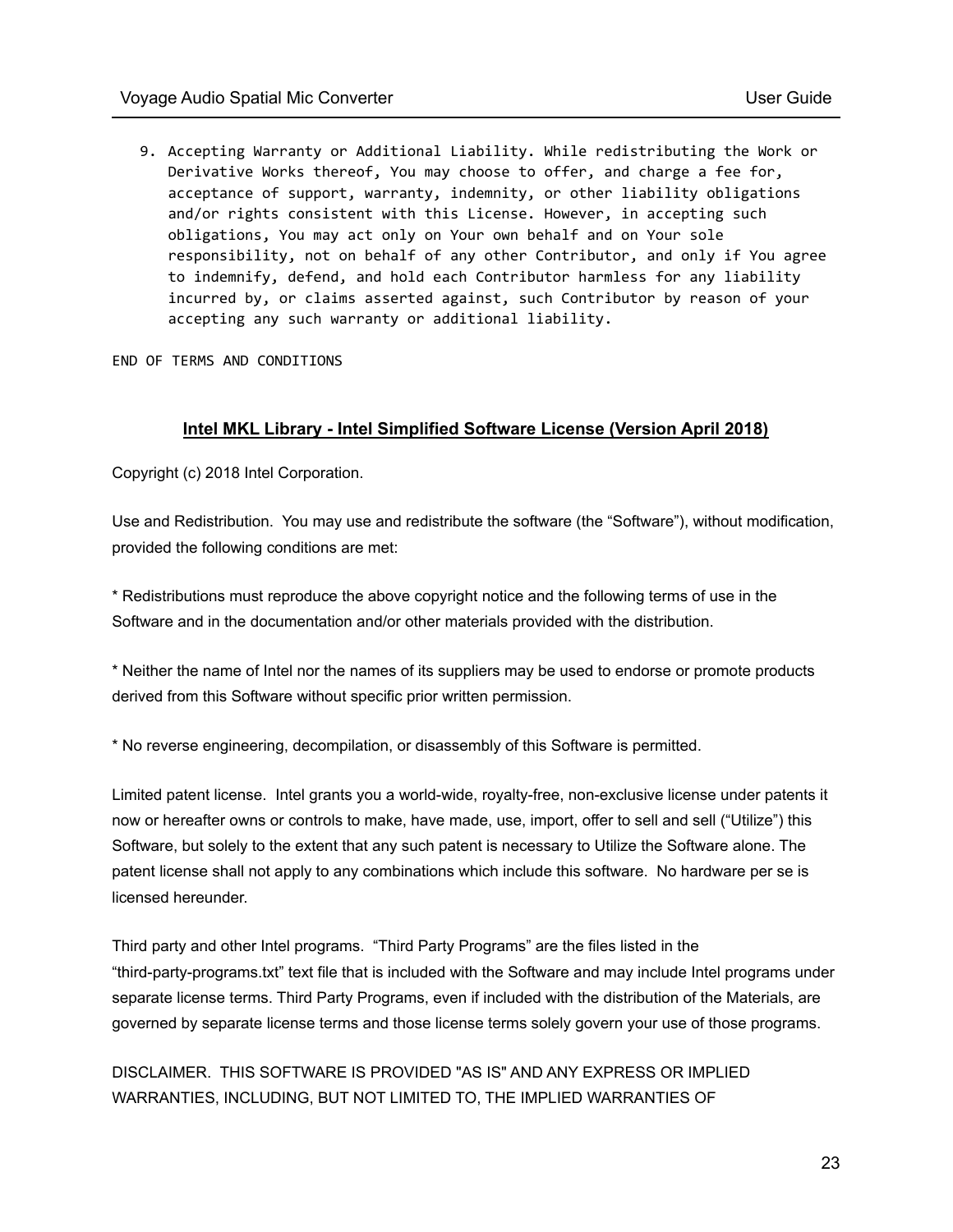MERCHANTABILITY, FITNESS FOR A PARTICULAR PURPOSE, AND NON-INFRINGEMENT ARE DISCLAIMED. THIS SOFTWARE IS NOT INTENDED FOR USE IN SYSTEMS OR APPLICATIONS WHERE FAILURE OF THE SOFTWARE MAY CAUSE PERSONAL INJURY OR DEATH AND YOU AGREE THAT YOU ARE FULLY RESPONSIBLE FOR ANY CLAIMS, COSTS, DAMAGES, EXPENSES, AND ATTORNEYS' FEES ARISING OUT OF ANY SUCH USE, EVEN IF ANY CLAIM ALLEGES THAT INTEL WAS NEGLIGENT REGARDING THE DESIGN OR MANUFACTURE OF THE MATERIALS.

LIMITATION OF LIABILITY. IN NO EVENT WILL INTEL BE LIABLE FOR ANY DIRECT, INDIRECT, INCIDENTAL, SPECIAL, EXEMPLARY, OR CONSEQUENTIAL DAMAGES (INCLUDING, BUT NOT LIMITED TO, PROCUREMENT OF SUBSTITUTE GOODS OR SERVICES; LOSS OF USE, DATA, OR PROFITS; OR BUSINESS INTERRUPTION) HOWEVER CAUSED AND ON ANY THEORY OF LIABILITY, WHETHER IN CONTRACT, STRICT LIABILITY, OR TORT (INCLUDING NEGLIGENCE OR OTHERWISE) ARISING IN ANY WAY OUT OF THE USE OF THIS SOFTWARE, EVEN IF ADVISED OF THE POSSIBILITY OF SUCH DAMAGE. YOU AGREE TO INDEMNIFY AND HOLD INTEL HARMLESS AGAINST ANY CLAIMS AND EXPENSES RESULTING FROM YOUR USE OR UNAUTHORIZED USE OF THE SOFTWARE.

No support. Intel may make changes to the Software, at any time without notice, and is not obligated to support, update or provide training for the Software.

Termination. Intel may terminate your right to use the Software in the event of your breach of this Agreement and you fail to cure the breach within a reasonable period of time.

Feedback. Should you provide Intel with comments, modifications, corrections, enhancements or other input ("Feedback") related to the Software Intel will be free to use, disclose, reproduce, license or otherwise distribute or exploit the Feedback in its sole discretion without any obligations or restrictions of any kind, including without limitation, intellectual property rights or licensing obligations.

Compliance with laws. You agree to comply with all relevant laws and regulations governing your use, transfer, import or export (or prohibition thereof) of the Software.

Governing law. All disputes will be governed by the laws of the United States of America and the State of Delaware without reference to conflict of law principles and subject to the exclusive jurisdiction of the state or federal courts sitting in the State of Delaware, and each party agrees that it submits to the personal jurisdiction and venue of those courts and waives any objections. The United Nations Convention on Contracts for the International Sale of Goods (1980) is specifically excluded and will not apply to the Software.